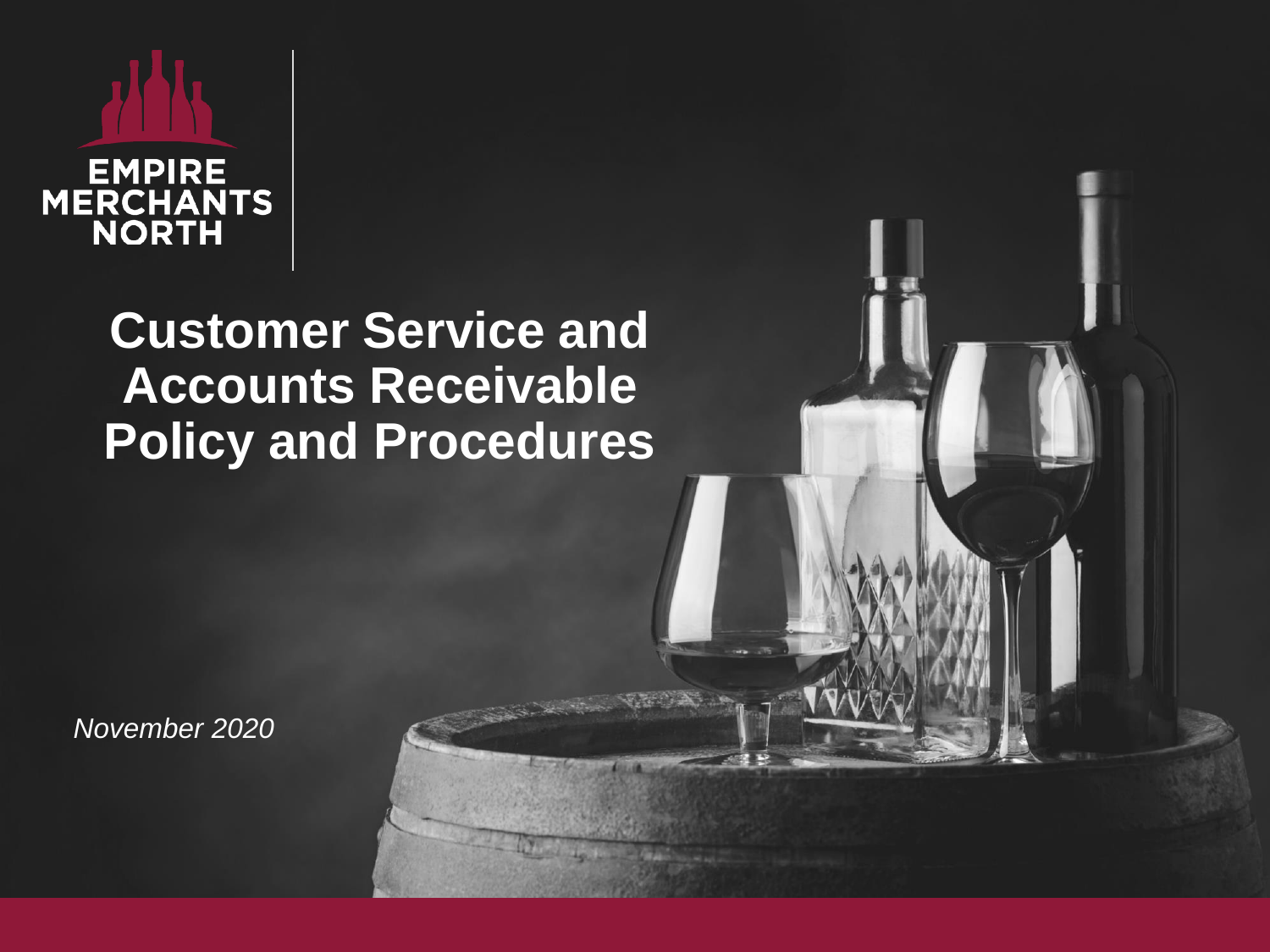# **Accessing Policy/Procedure Information**

- ❑ Empire Merchants North policy and procedure information can be accessed from [www.empirenorth.com](http://www.empiremerchants.com/) by selecting the "Customer" tab
	- - New Customer Information Service Forms
	- - Policies and Announcements Pay Online
- 
- 



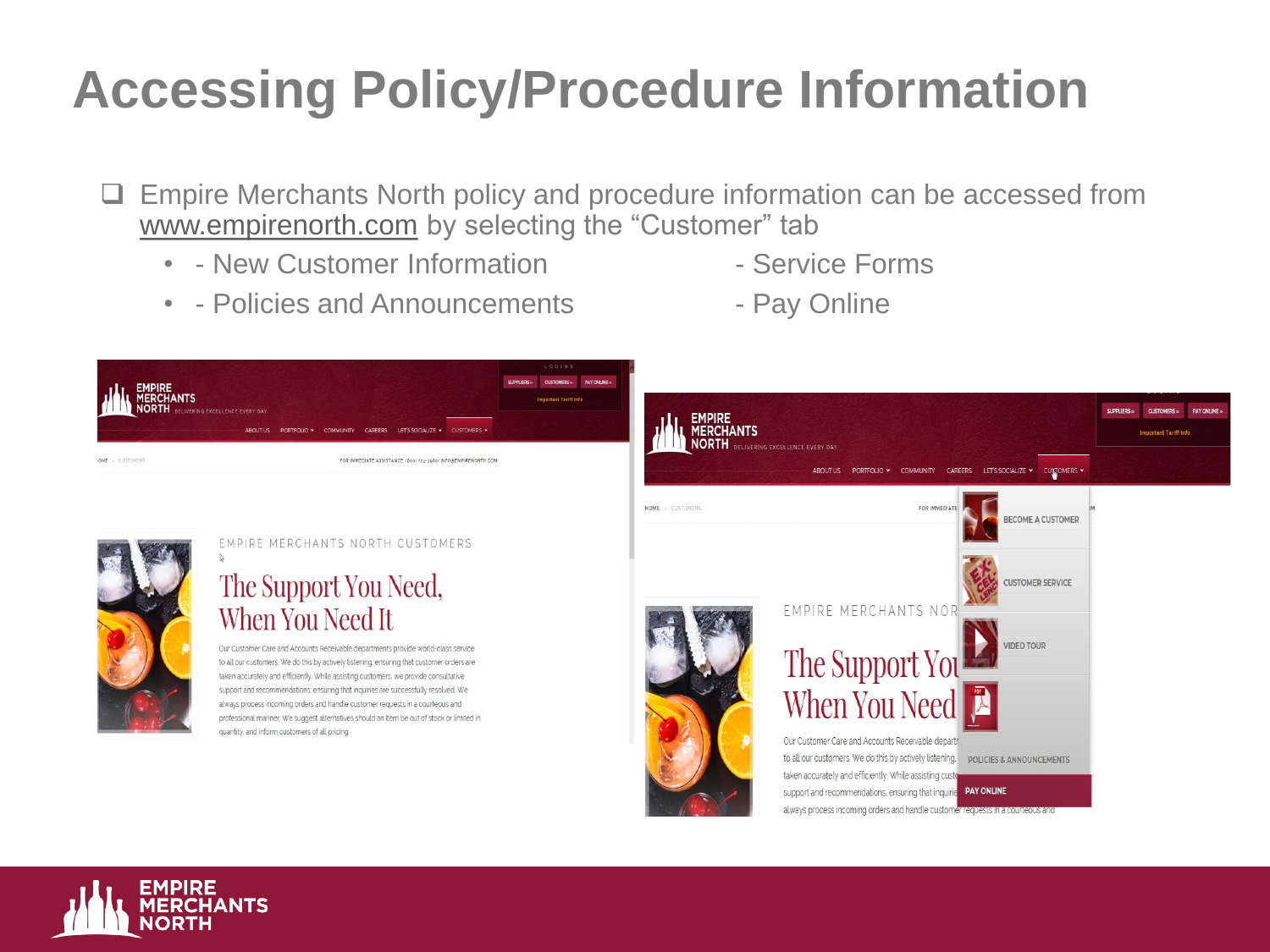# **Key Contact Numbers**

| <b>Customer Orders and Delivery</b><br>Inquiries                             | 1-800-724-3960 ext. 1 |
|------------------------------------------------------------------------------|-----------------------|
| Account Balance, Invoice Questions,<br><b>Payments Due or Pending Credit</b> | 1-800-724-3960 ext. 3 |
| Payment by Phone                                                             | 1-800-724-3960 ext. 4 |

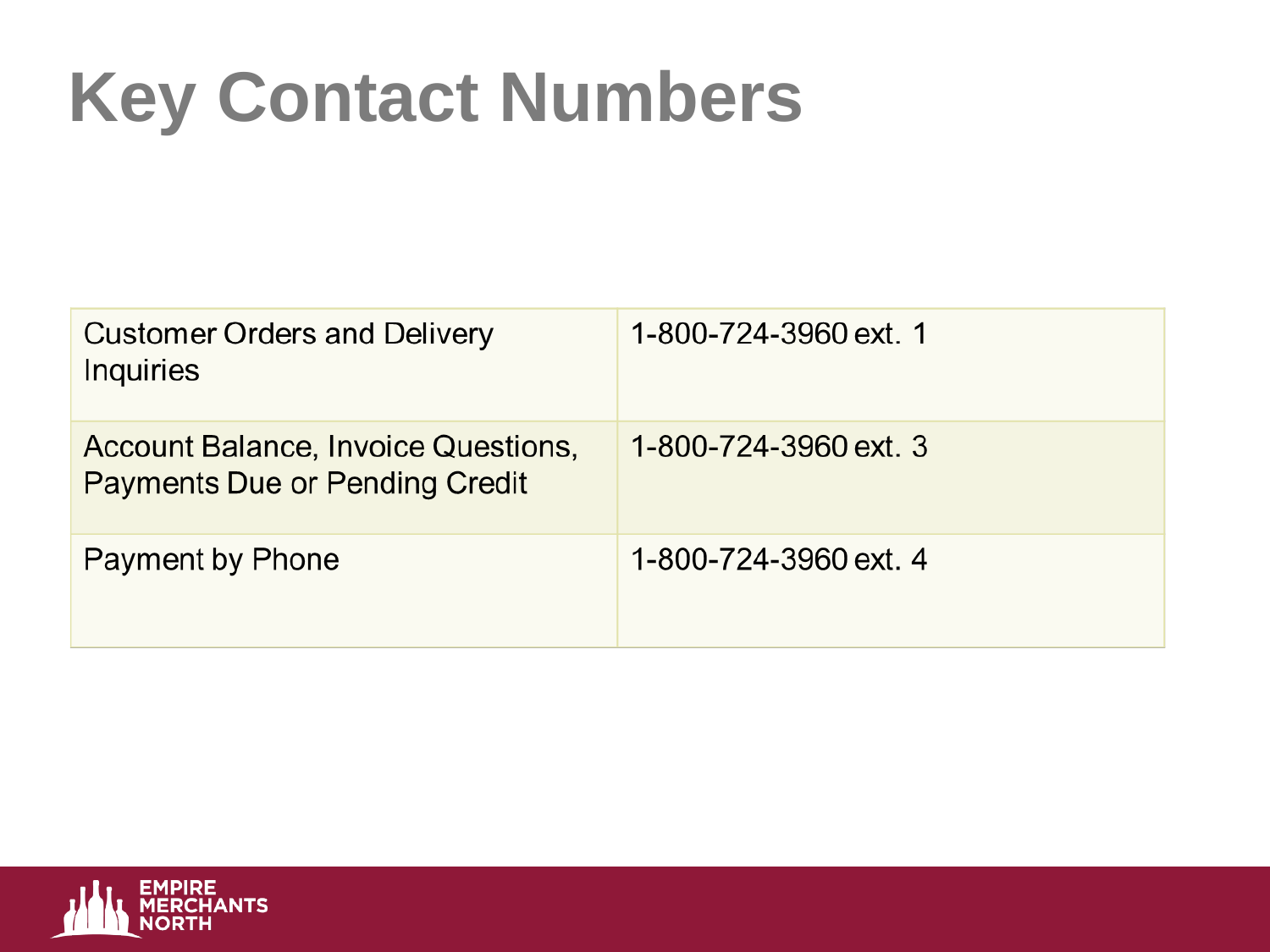# **Policy and Procedures Topics\***

- ❑ Customer Orders
- ❑ Customer Service
- ❑ Credit
- ❑ Credit on Delivery (COD)

\* The Policies and Procedures set forth herein are subject to the laws and regulations of the NYSLA and any other authority having appropriate jurisdiction over Empire Merchants North, LLC;

\* Empire Merchants North policies change from time to time. Please check with your Sales Representative as the most current information may not be reflected in this document.

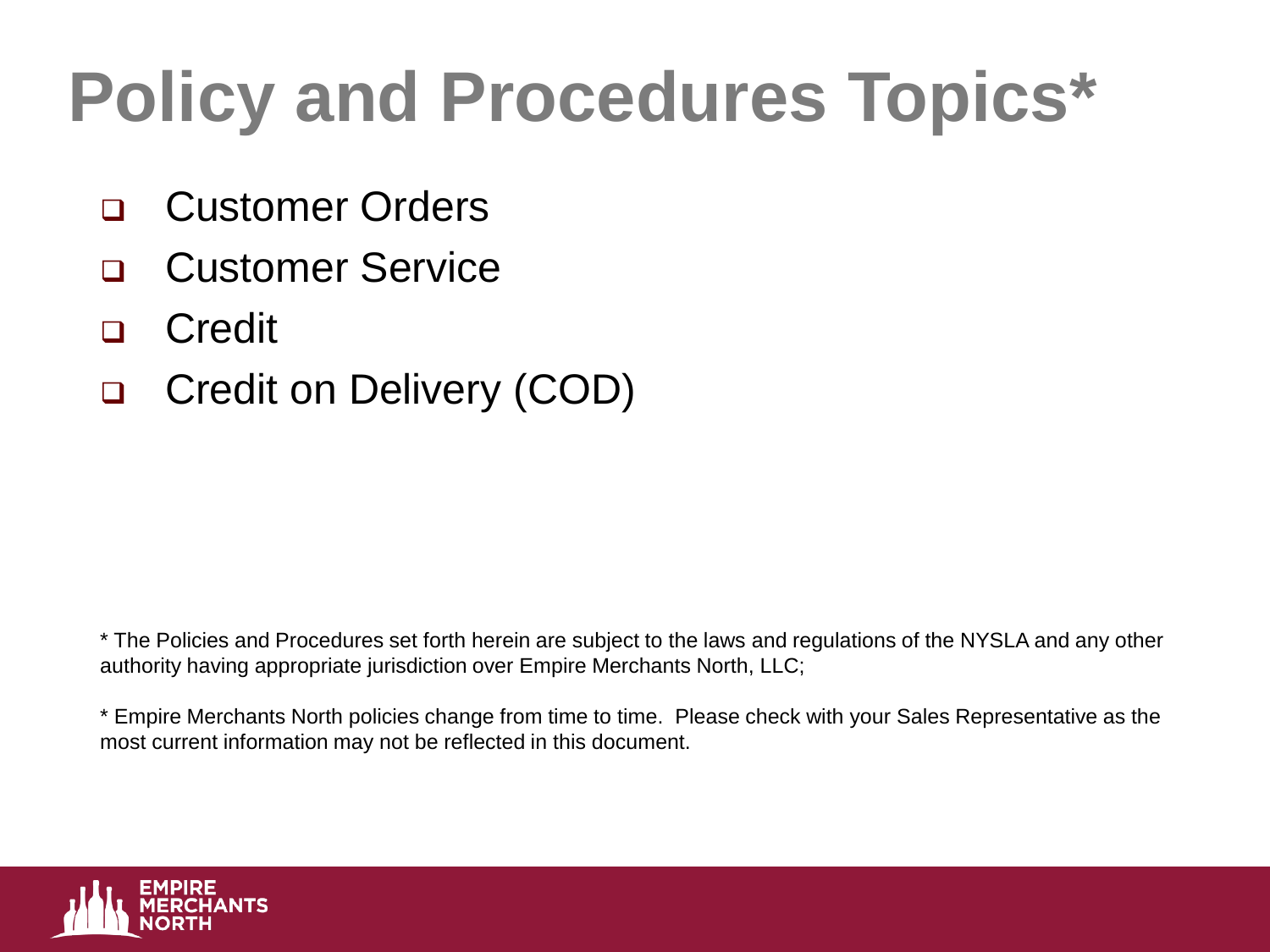# **Customer Orders**

#### ❑ **Placing of Orders**

Orders can be placed through Customer Service or your Sales Representative

#### ❑ **Acceptance of Delivery**

Customer is required to sign a receipt/invoice acknowledging item, quantity and pricing at the time of delivery

#### ❑ **Delivery Charges**

- ◼ Empire Merchants North, LLC will charge a delivery fee on all sales orders per the following rate schedule:
	- □ For all sales orders equal to or over \$750, a \$3.00 delivery fee will be assessed.
	- □ All sales orders less than \$750 will incur the current \$12.50 delivery charge.
- The charge will appear on the invoices as a separate line item titled "Delivery Charge"
- In accordance with NYS law, an account that does not pay the delivery charges will be put on the Delinquent List with the NYSLA.
- Only regular sales orders are used to see if the \$750 limit has been reached

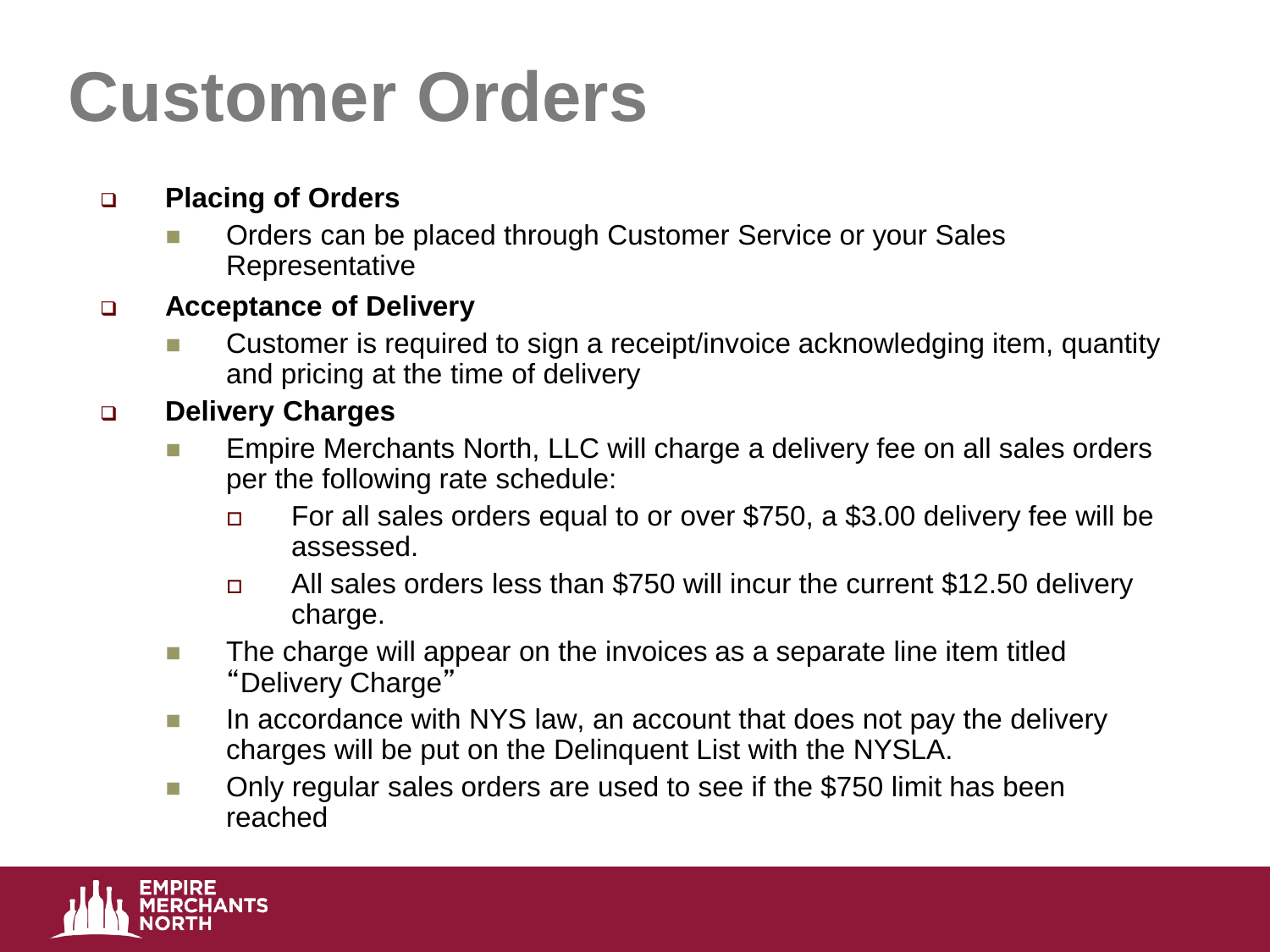### **Customer Orders: Customer Storage Fees**

#### ❑ **Rates**

- Storage charges will be billed at  $40¢$  per case per month based on the ending inventory in storage on the 15<sup>th</sup> day of every month.
- The initial storage fee is 40¢ per case, assessed when goods are initially put into storage.
- EMN's policy requires customers to accept delivery of any and all product orders that has remained in EMN's possession for a period of eighteen (18) months from the date of the acceptance of the order.

#### ❑ **Customer Storage Release Fee: Effective August 1, 2019**

- A \$3.00 delivery fee will be charged when goods are released from Customer Storage only if there are no other regular deliveries to the same location on the same day.
- This fee will be shown on your monthly Customer Storage invoice and will reference the date of the Customer Storage deliveries

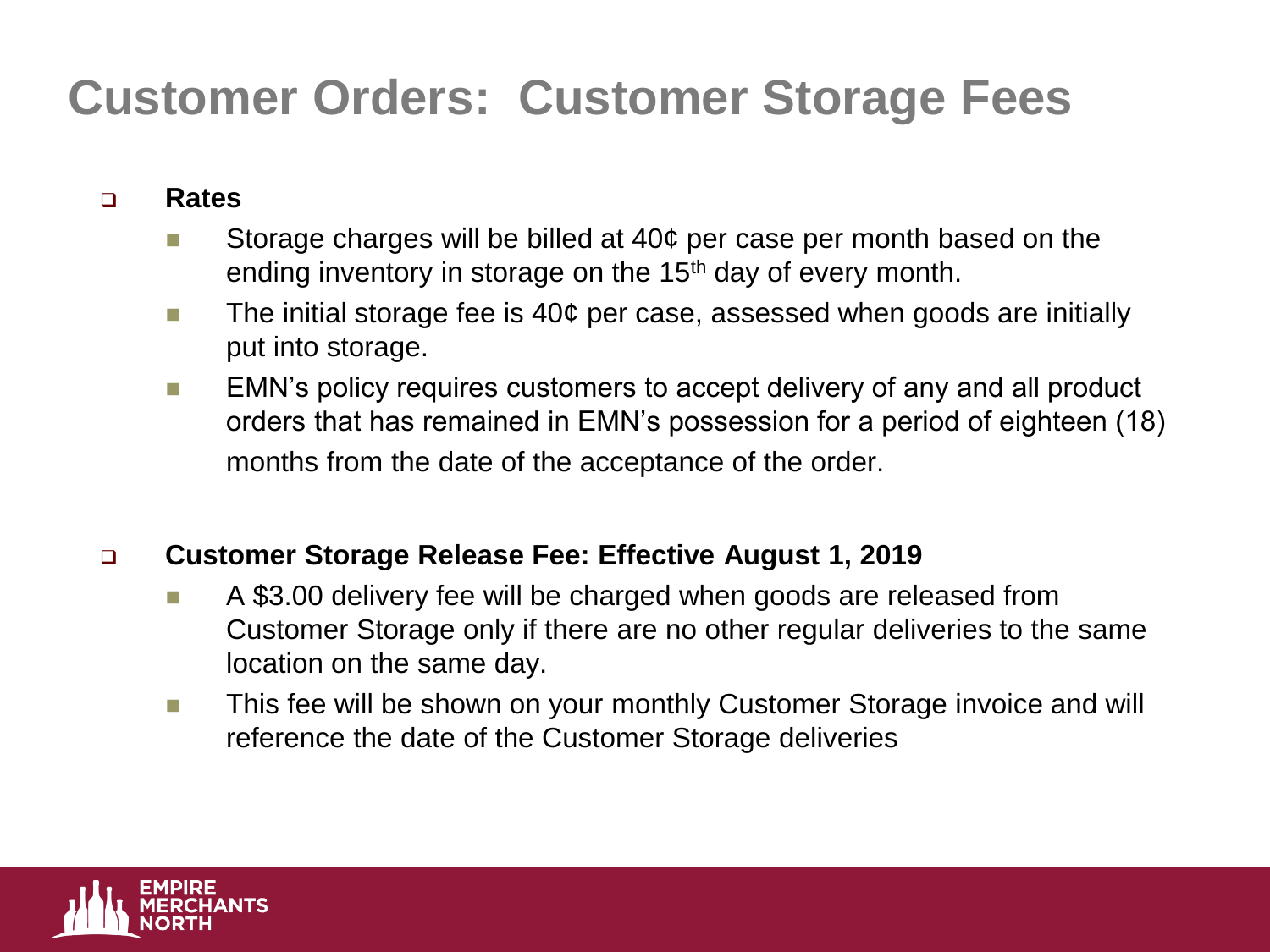**Customer Orders: Releasing Customer Storage Orders**

- ❑ Releases may be in any full case quantity
- ❑ Sales reps can release Customer Storage orders through iPad or by calling Customer Service
- ❑ Customers can release Customer Storage goods by calling the Customer Service or their Sales Rep
- ❑ Refusals and short shipments at time of delivery will be added back to the Customer Storage inventory (full cases only).
- ❑ Credit will be issued for bottles broken, unsaleable or short at the time of delivery

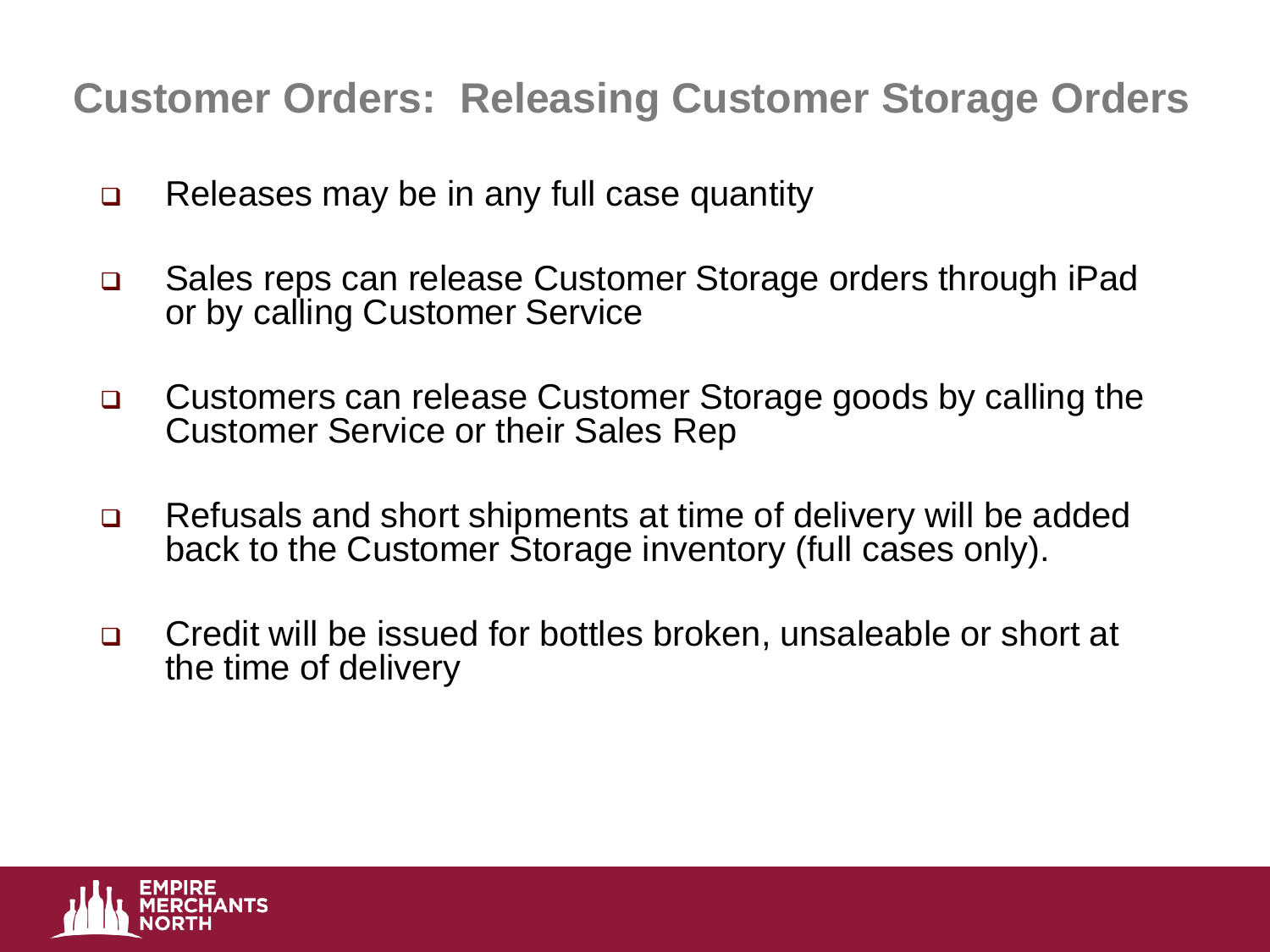# **Customer Orders: Next Months Orders**

- ❑ Regular Sales Orders can be placed either by the Sales Rep (using iPad) beginning at 7:00p.m. on the day before the last ship day of the month, or by calling Customer Service between 8:30 a.m. and 5:30 p.m. on the last business day of the month
	- Only one customer's order will be taken on each phone call
- ❑ Changes to these dates are made known via a Monthly Calendar on EMN's website under Customers Log In/Customer Dashboard/LA Ordering
- ❑ The notice of monthly Limited Availability (LA) allocated items and available order day(s) are provided on EMN's website

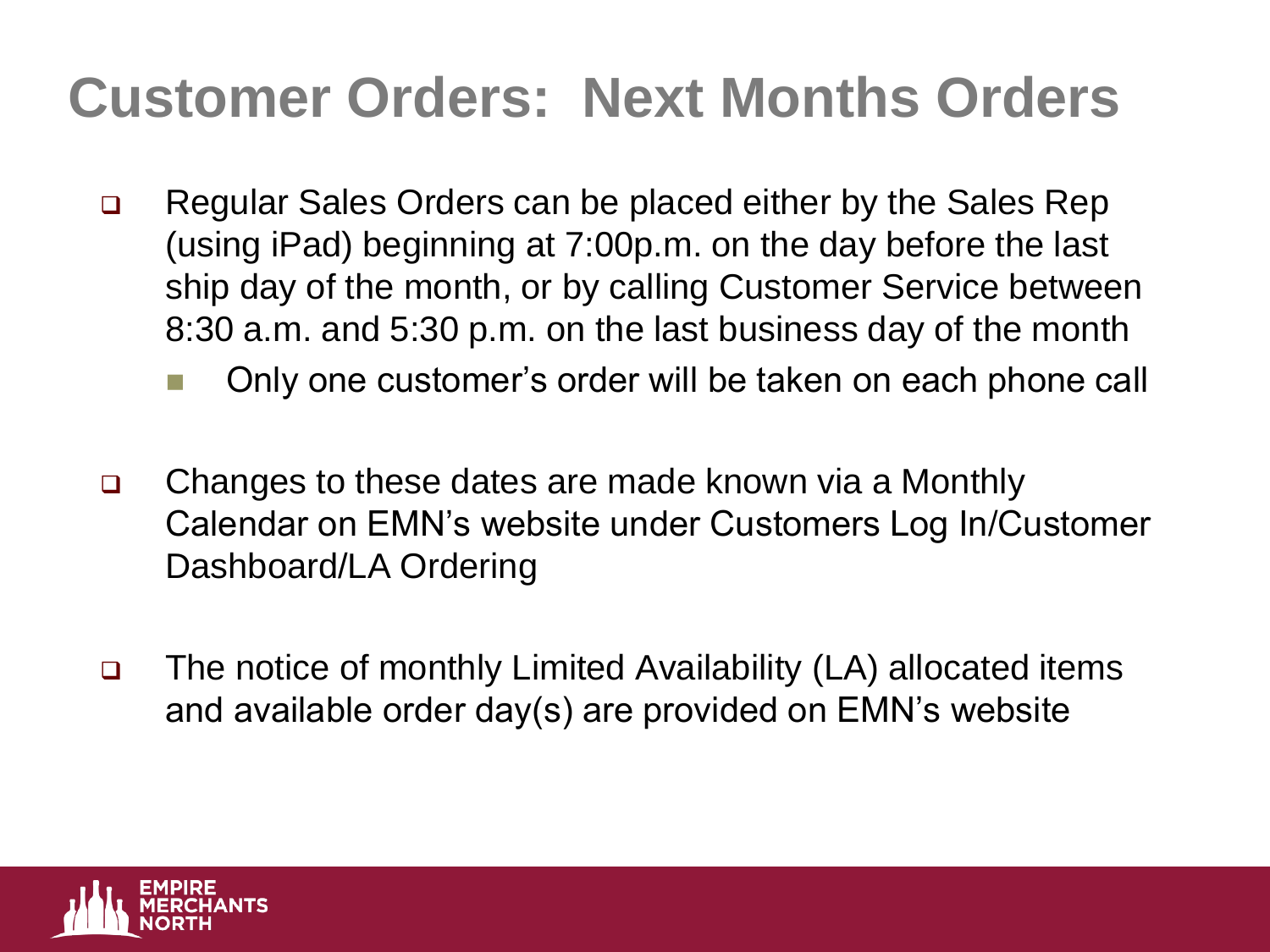# **Customer Service Overview**

- ❑ General Information
- ❑ Pickups & Exchanges
- ❑ Quantity Discounts
- ❑ Invoice & Credit Memo Disputes
- ❑ Website Overview
- ❑ Customer Service Forms
- ❑ Bill to/Ship to
- ❑ Limited Availability (LA) Items

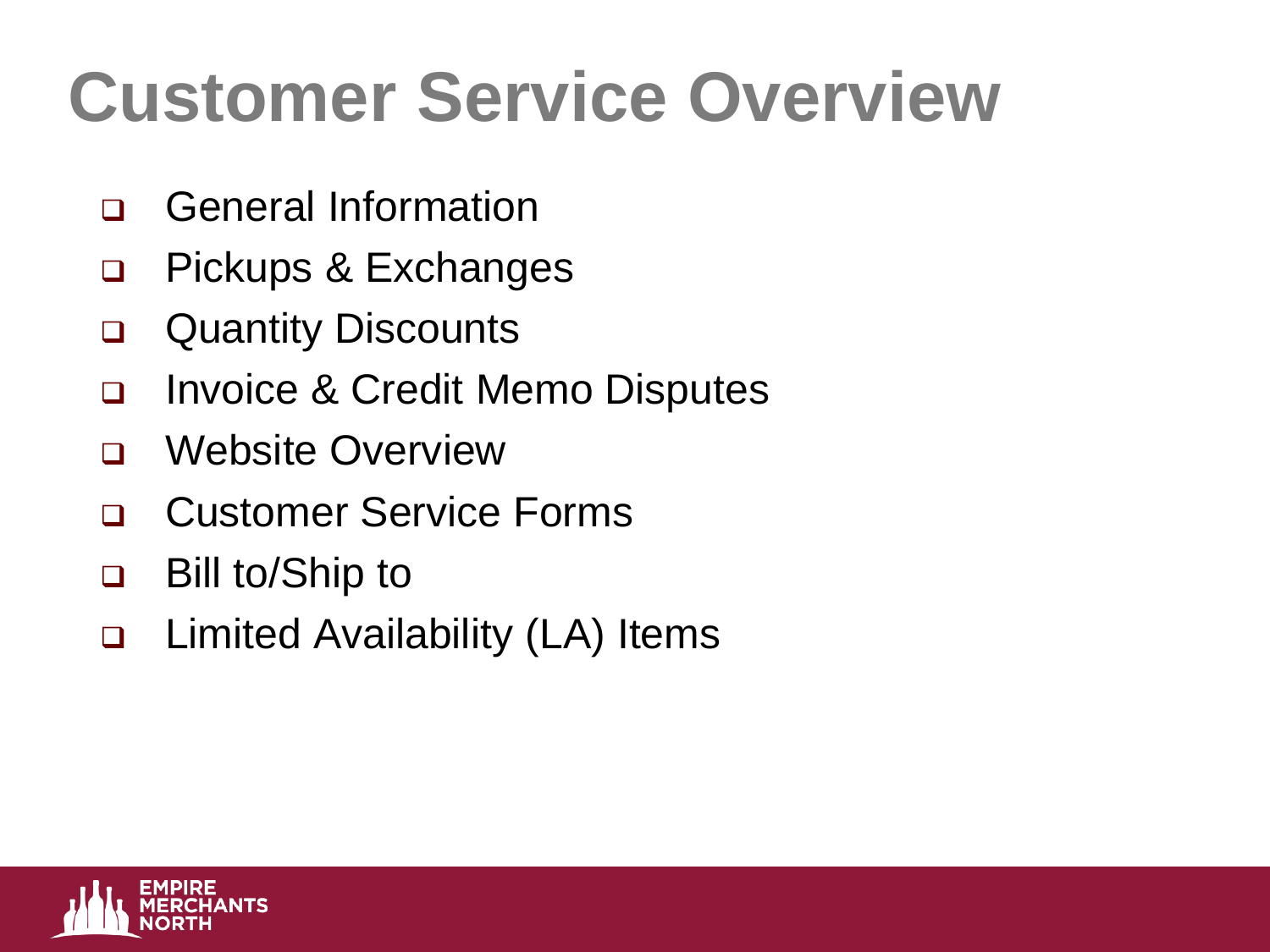# **Customer Service: General Information**

- ❑ Customer Service Inquires
	- Telephone number 1-800-724-3960
	- Email emncustomerorders@empirenorth.com
	- Website: [www.empirenorth.com/customers/customer service/service](http://www.empirenorth.com/customers/customerservice/service) [form](https://empirenorth.com/customers/customer-service/#service-form)
- ❑ Standard information required for all Customer Service inquiries
	- ✓ Customer Number
	- ✓ Invoice Number
	- ✓ Date of Invoice
	- $\checkmark$  Item number(s)

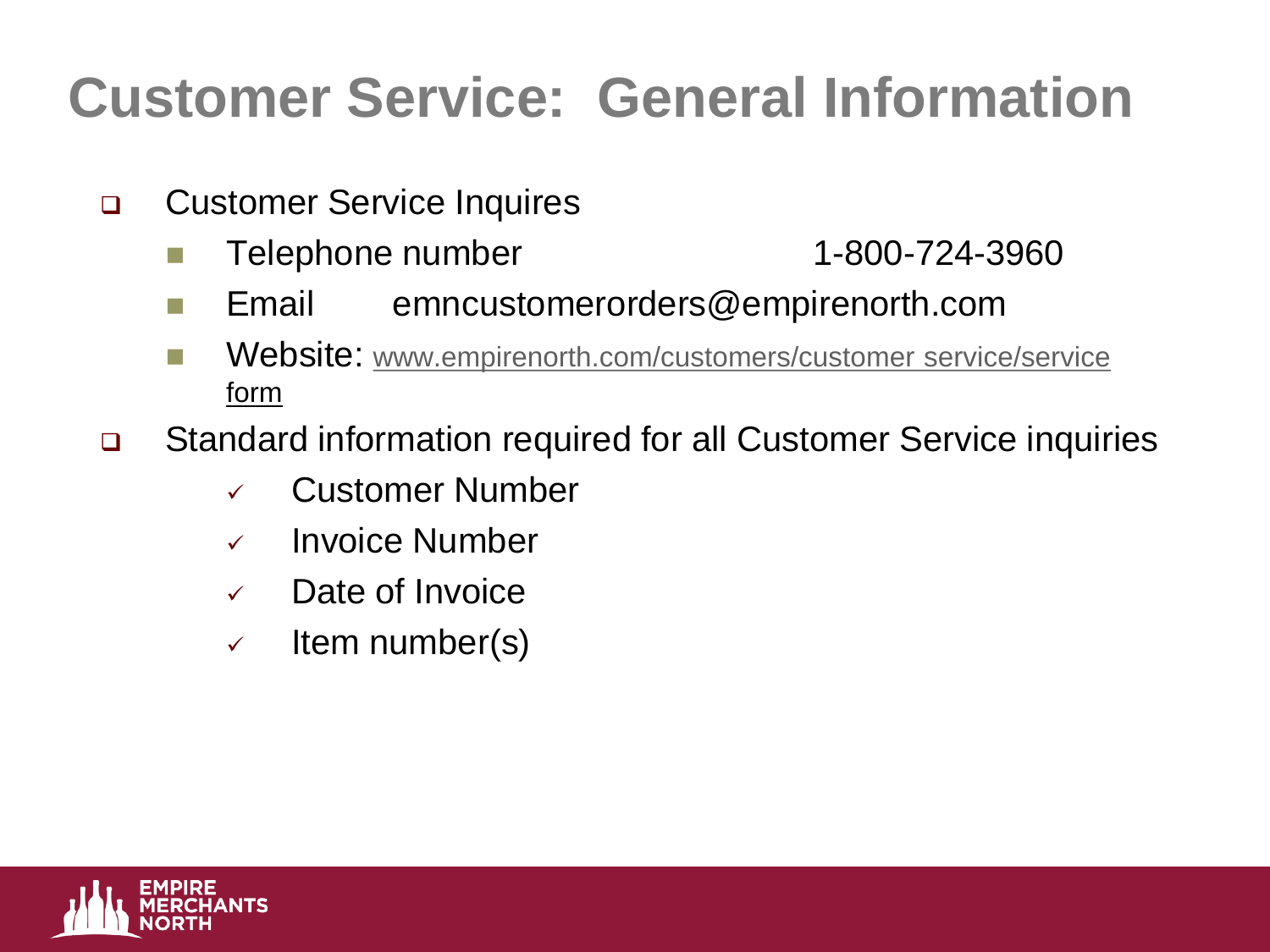### **Customer Service: Pickups and Exchanges**

- ❑ Merchandise Picked Up for Credit
	- Request must be submitted within 14 calendar days of date of delivery for a valid reason that will be documented.
- ❑ Exchange for breakage upon delivery
	- Full cases will be replaced
	- Bottles are credited
- ❑ Exchanges for un-saleable items at time of delivery
	- Must be called in as soon as possible but no later than 4 months. Closeout items cannot be picked up or exchanged (Final Sale)

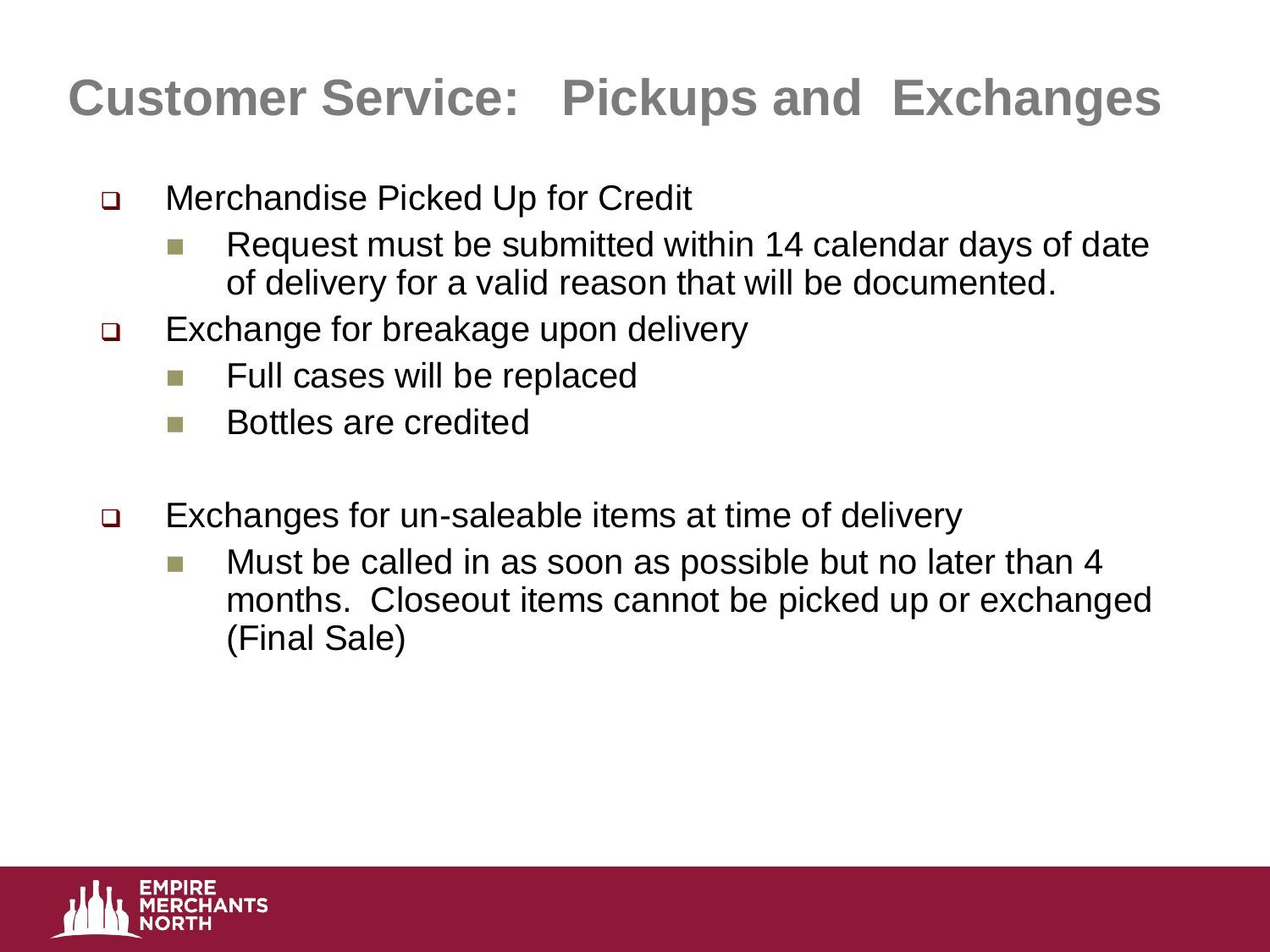### **Customer Service - Pickups & Exchanges (cont.)**

- ❑ "Mis-picked Item"
	- Merchandise to be exchanged when the customer is billed for one item but received another item
		- □ Must be called in immediately
		- In addition to the standard information that is needed, Customer Service must be provided with the mis-picked item
		- □ Confirmation is not given from the Customer Service Rep as the Inventory Control Department will need to investigate the situation. Customer Service will followup with the Customer

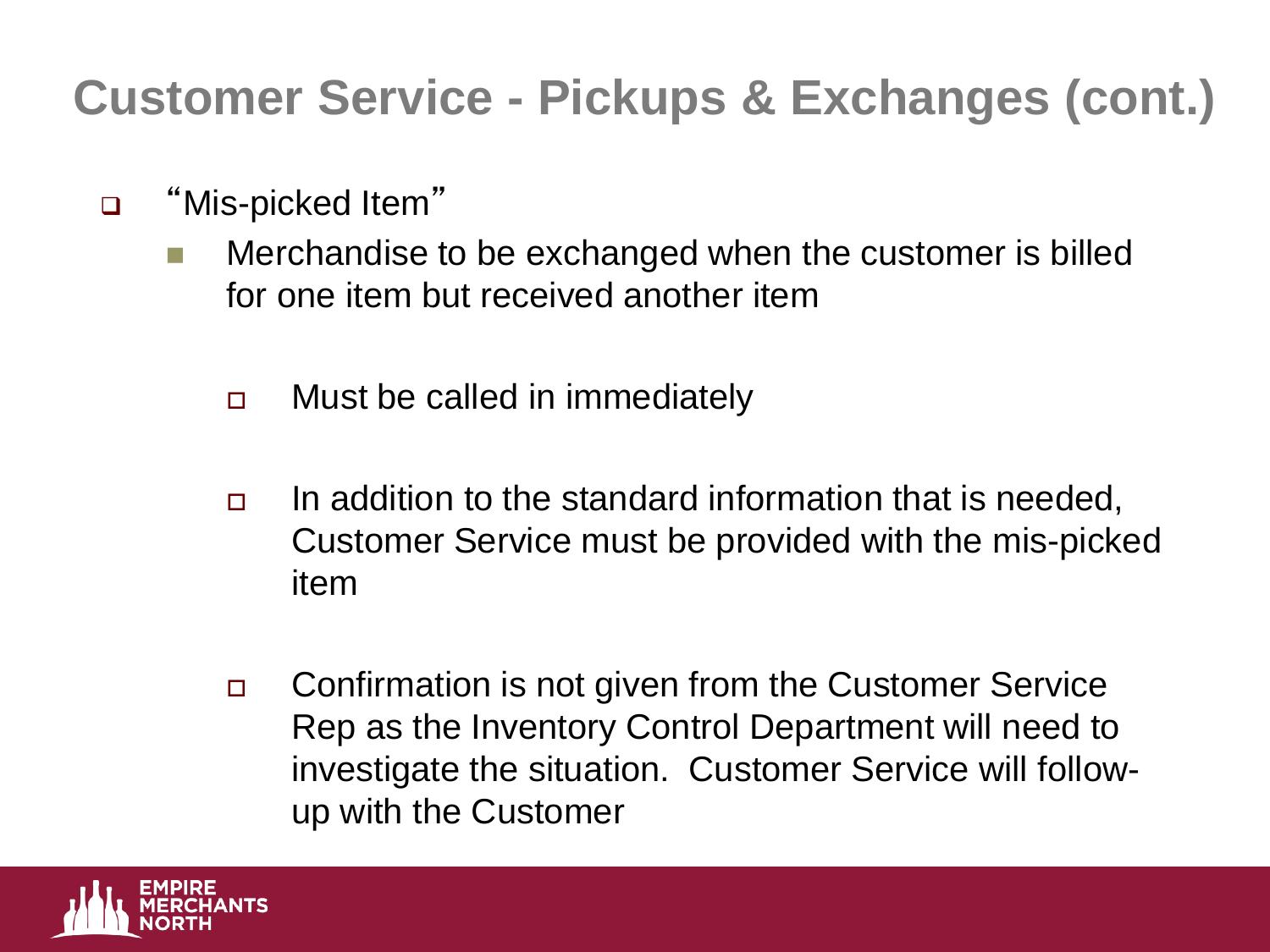# **Customer Service - Quantity Discounts**

- ❑ Quantity discounts must be on one invoice
- ❑ If an item is short shipped on the invoice, un-saleable, repacked and/or broken on delivery, item will be reordered to replace case(s) for the quantity it returned of the item automatically.
- ❑ In the event, an item is refused, the quantity discount will be recalculated

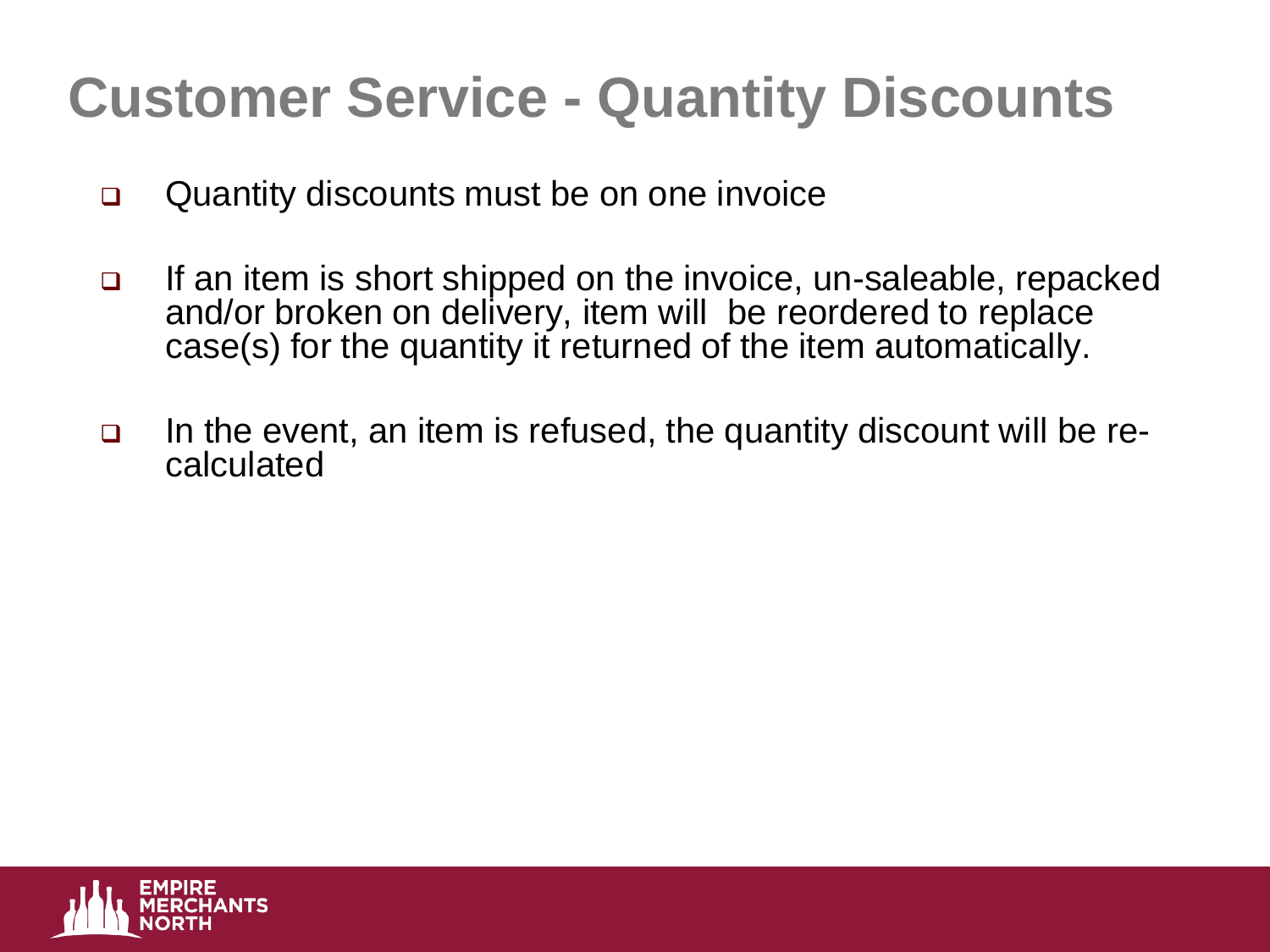# **Customer Service Disputes**

### **Invoice and Credit Memo Disputes**

❑ If a Customer claims to have not received an item on the invoice,

Customer Service must be provided with the standard information required for Customer Service inquires

❑ If a credit memo is being disputed, Customer Service must be contacted with the standard information and credit memo. An investigation will be launched

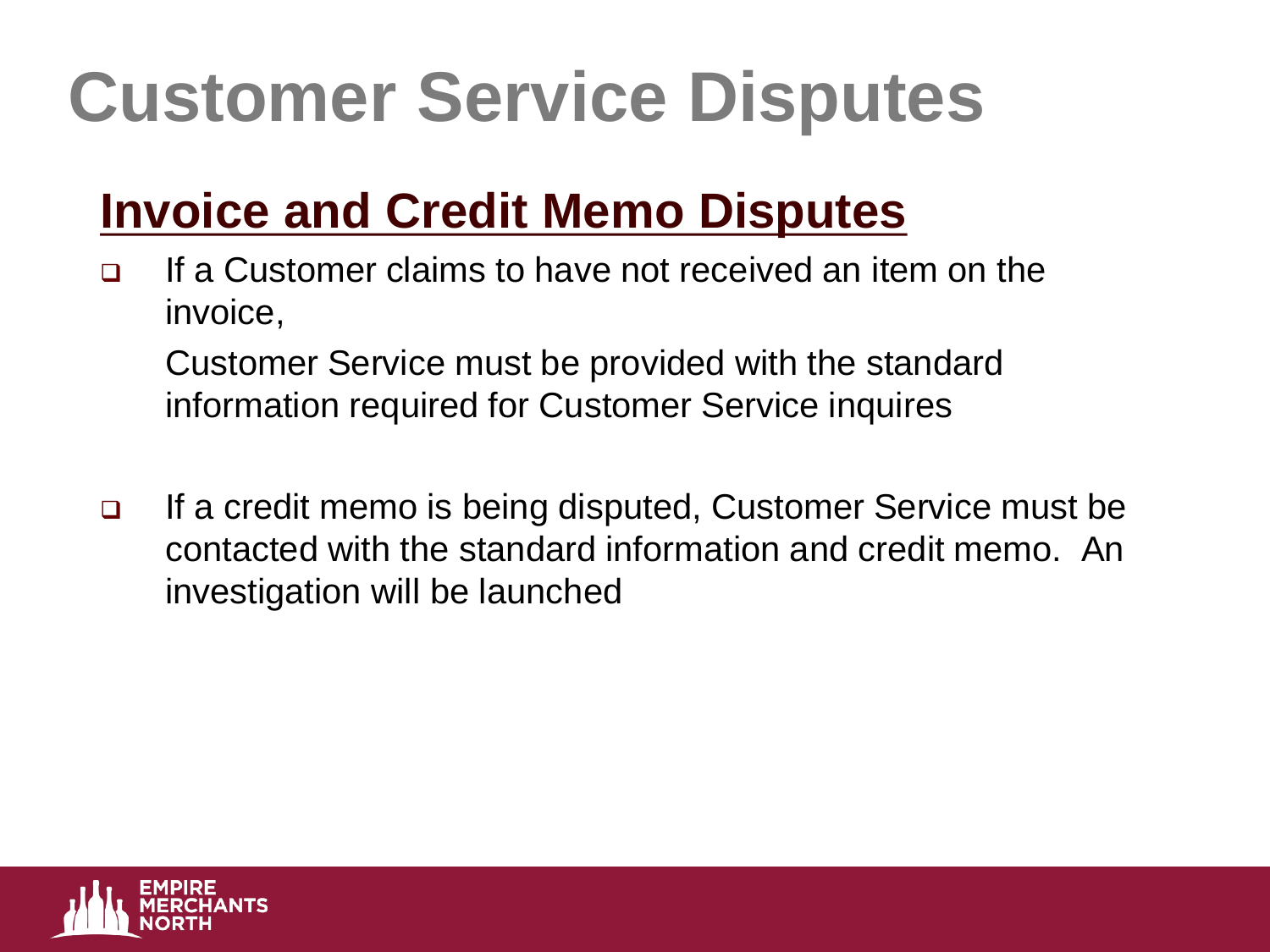### **Empire North's Website: Customer Service Forms**

- ❑ Customers and Sales Representatives are encouraged to request all types of Customer Service inquiries online
- ❑ Go to [www.empirenorth.com](http://www.empirenorth.com/)
	- ❑ Select the "Customer" tab, click on "Customer Service" and then select "Service Forms" to fill out the necessary fields
	- ❑ Policy FAQs are available on the website for future reference under "Policy and Announcements"

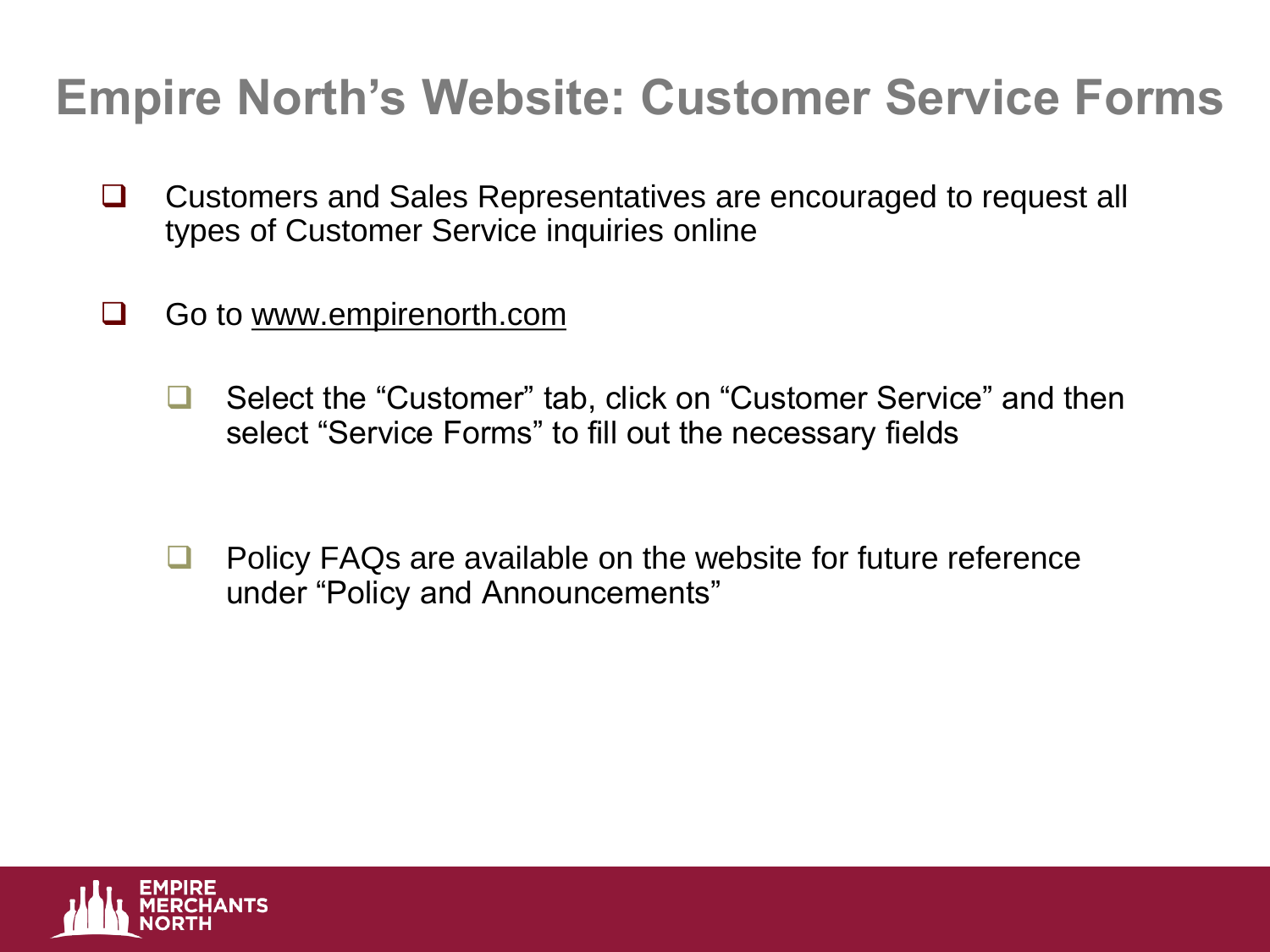# **Customer Service - Service Forms**

- □ You can choose the problem you need corrected from a dropdown menu
	- ❑ Problems include…
		- Invoice Dispute  **Unsaleable**
		-
		-

❑ You can choose the action you want taken from a drop down menu and complete all required fields

- 
- Ordered wrong item Quantity Discount Credit
- Short on truck  **Mis-priced item**

**Customer Service Request Forms** Please fill out one of the forms below and your request will be directed to the correct departs Empire Merchants North will respond within two business days nmediate assistance call (800) 724-3960 General Customer Service Submitted By Email: **Customer Number** 



**Invoice Date** 

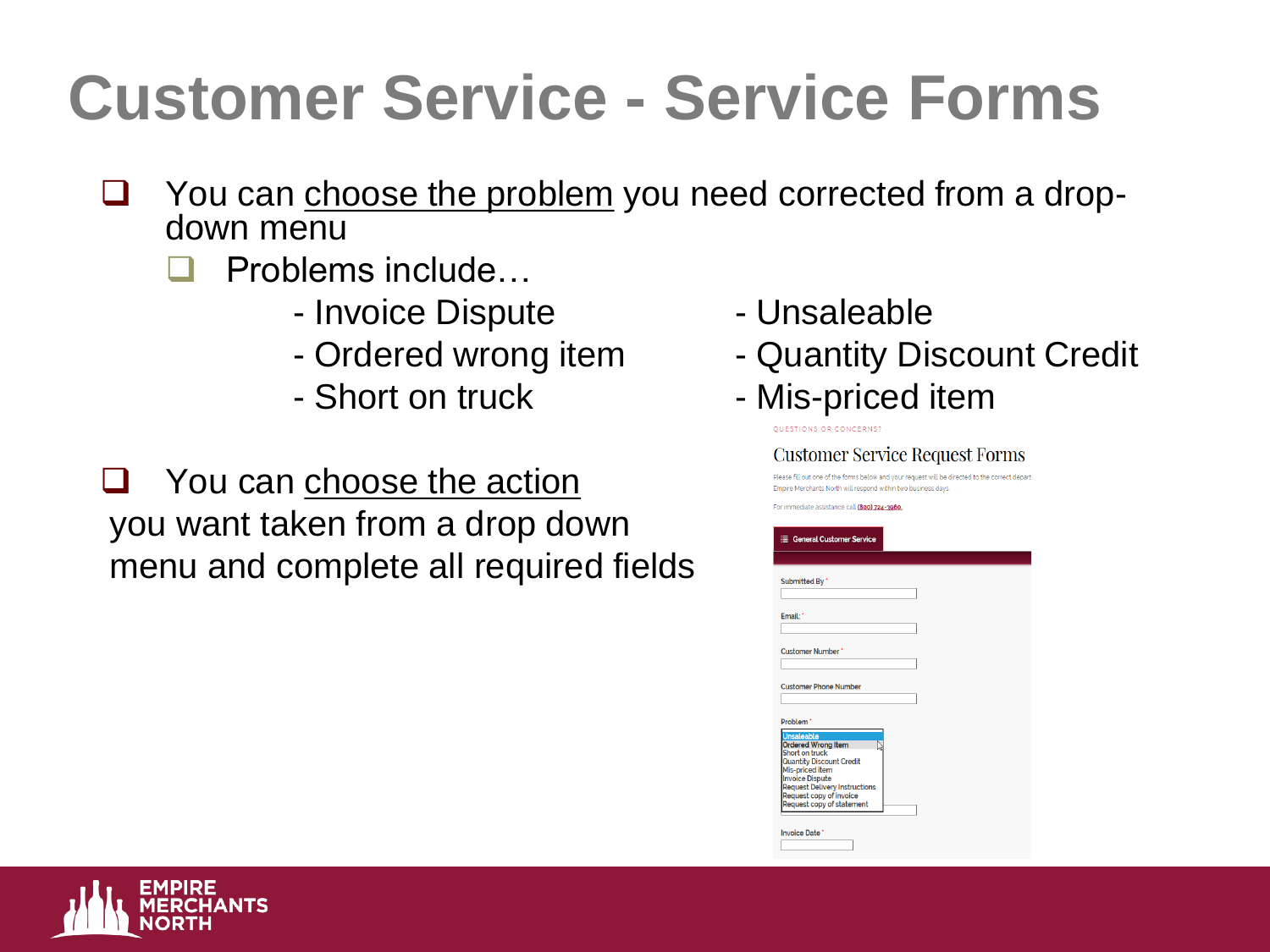# **Bill to /Ship to**

- ❑ For customers that utilize their own warehouse to store goods
	- The Retailer must obtain a valid warehouse permit from the SLA in order for Empire North to deliver to the designated premise.
	- In general, warehouse permits expire on 12/31/2020 (every 3 years)
	- An authorized person from the retailer must be present to sign for the goods delivered

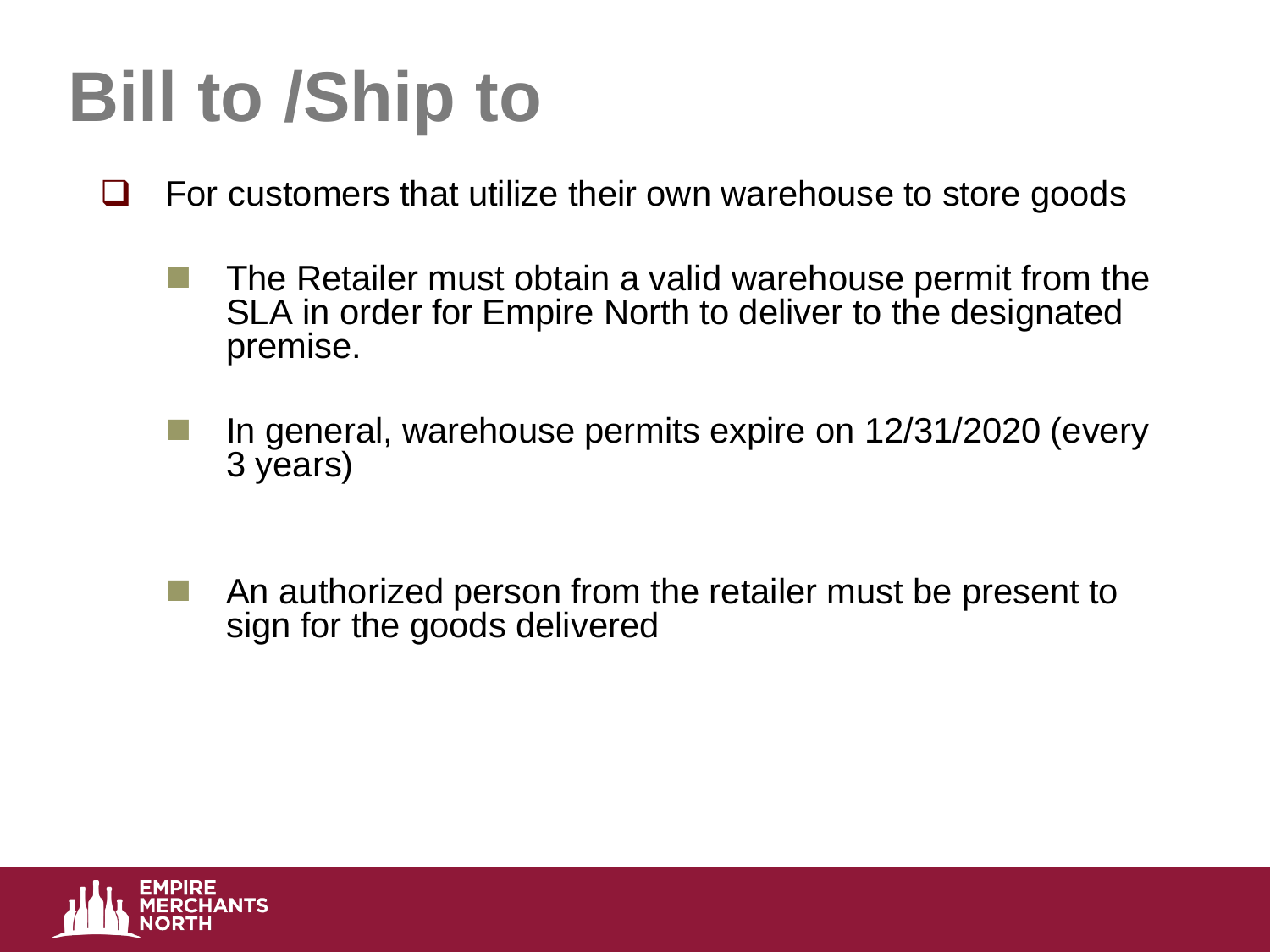# **Limited Availability(LA) – Allocated Items**

- ❑ Sales determines which items are allocated and the method of allocation
- ❑ Specific quantities of allocated items are loaded into SAP by Sales/Pricing
- ❑ Allocated items can be ordered through your Sales Representative (using iPad) or by calling Customer Service
- ❑ All Distributor Made and Supplier Made Combination Packages must be allocated and reported to the SLA
- ❑ Limited Availability Calendar is available at www.empirenorth.com/ltd availability

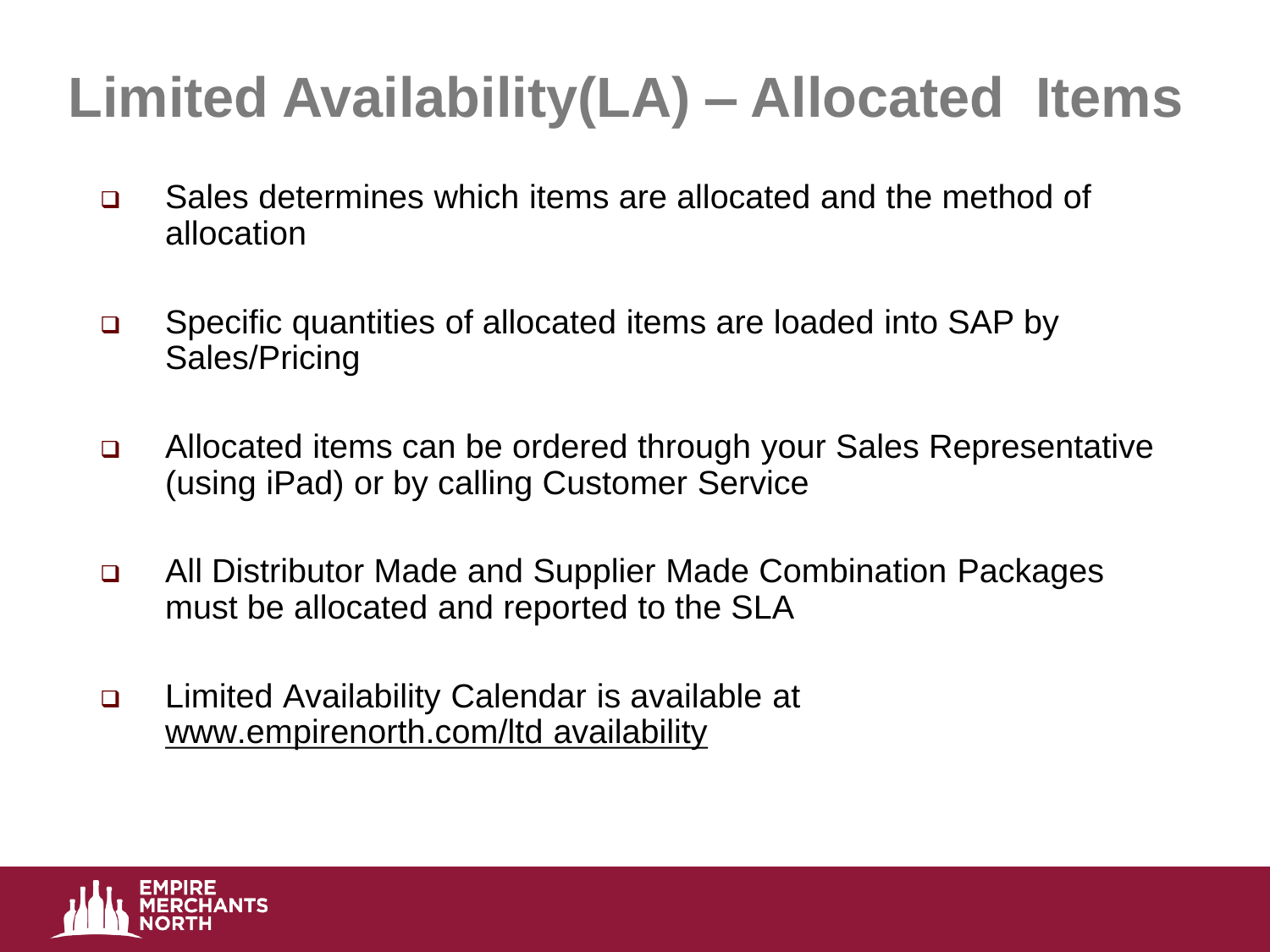### **Customer AR/Credit Department Overview**

- ❑ Empire North Pay Online or Pay by Phone
- ❑ Payment Methods of Accounts Receivable
- ❑ Reporting to State Liquor Authority (SLA)
- ❑ Establishing Credit Terms for Customers
- ❑ Changing a Customer's Credit Status
- ❑ Outside Collection Agency Procedures

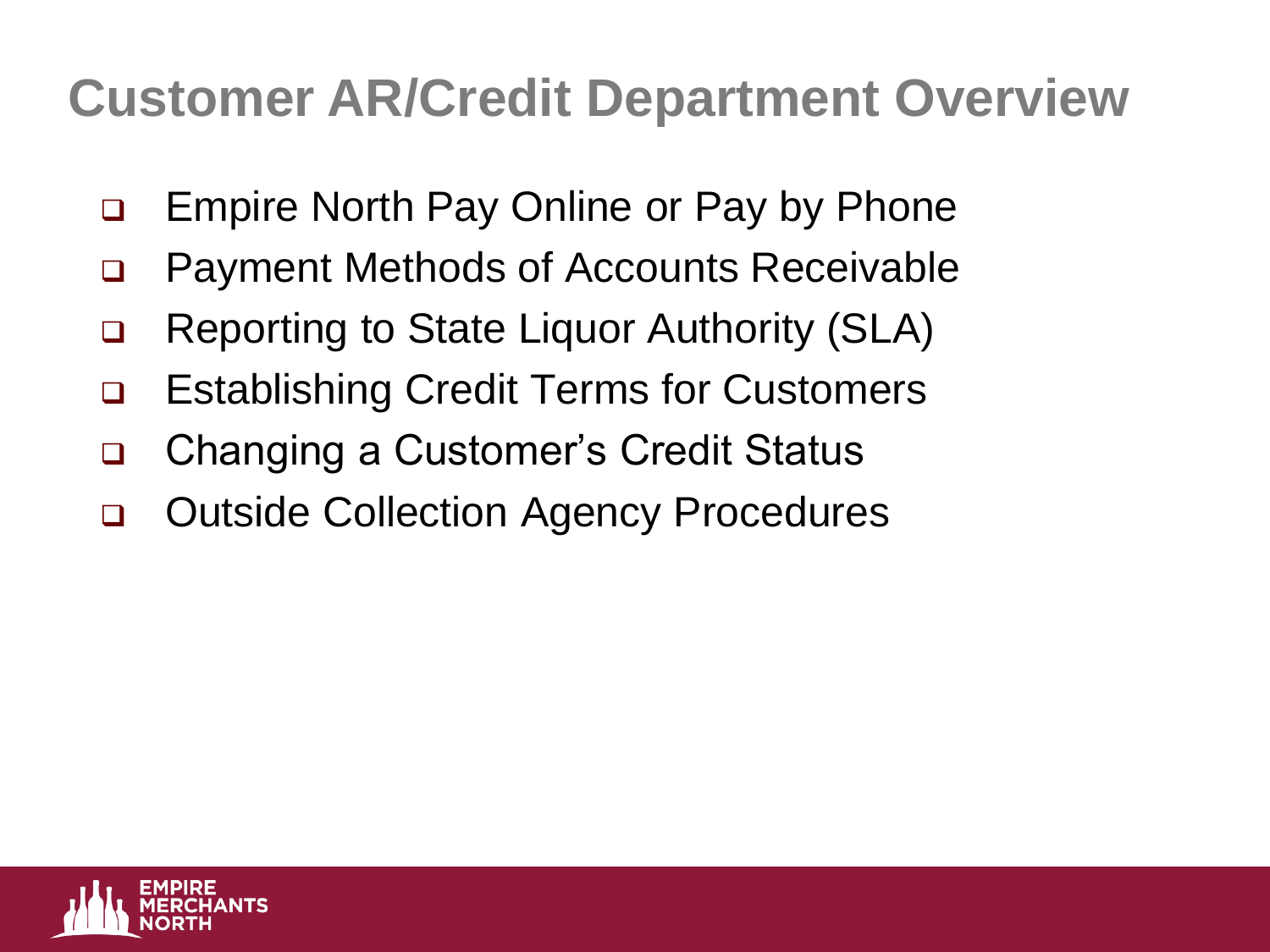

#### **Empire Merchants North Pay Online or by Phone**

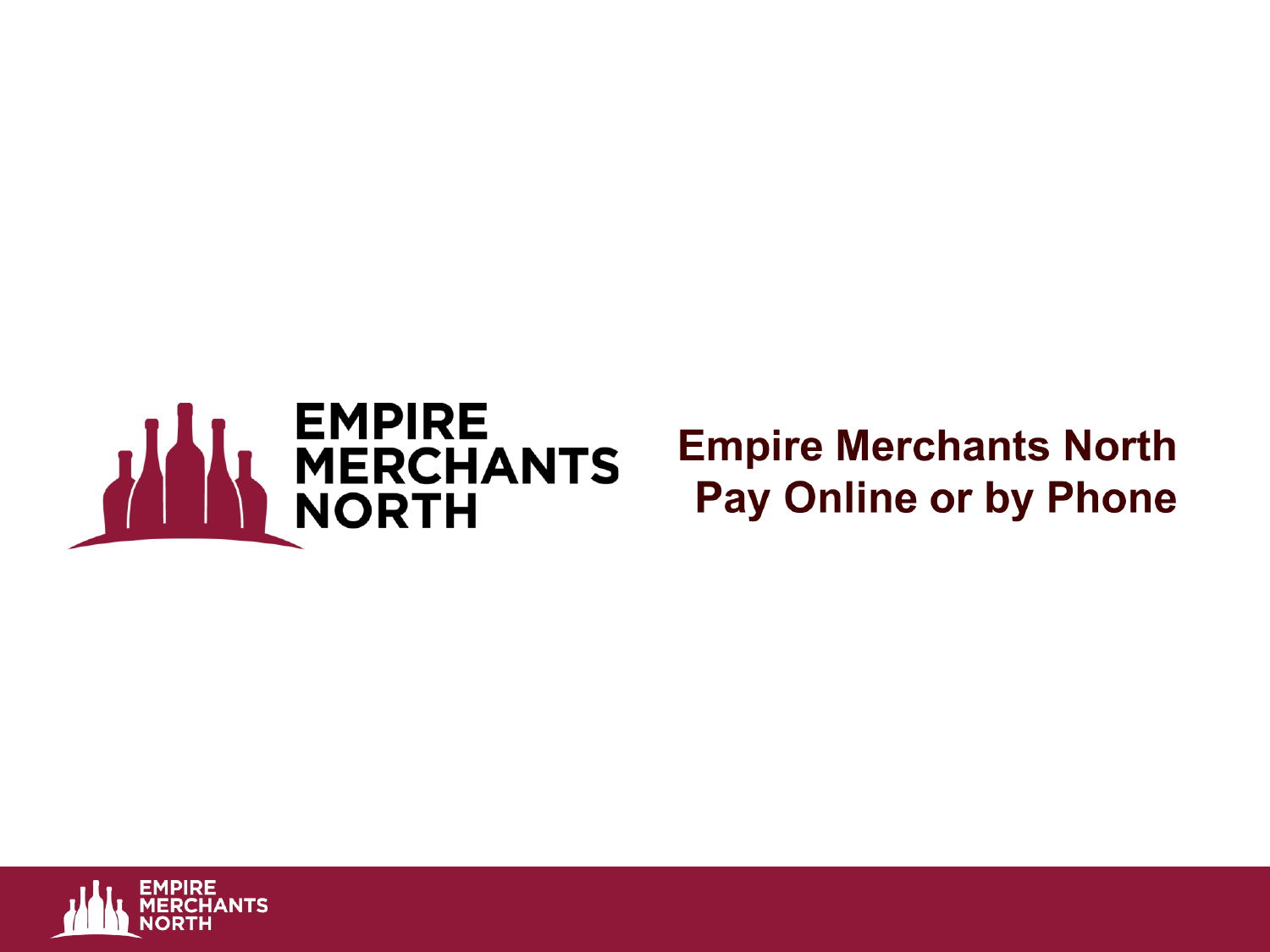# **What is Empire North Pay Online?**

#### ❑ **Flexible web based tool that can provide**

- ❑ Invoice Information
- ❑ Ability to pay bills (for next day or scheduled dates)
- ❑ Payment history

#### ❑ **Secure website**

- ❑ Email information from Empire North Pay Online will not be used for marketing purposes
- ❑ Banking information does not need to be provided to view account/invoice information
	- ❑ If customer decides to opt into Paying Bills later an additional enrollment form will need to be completed
- ❑ Can be setup to allow one person or multiple users (at the account) to perform different functions

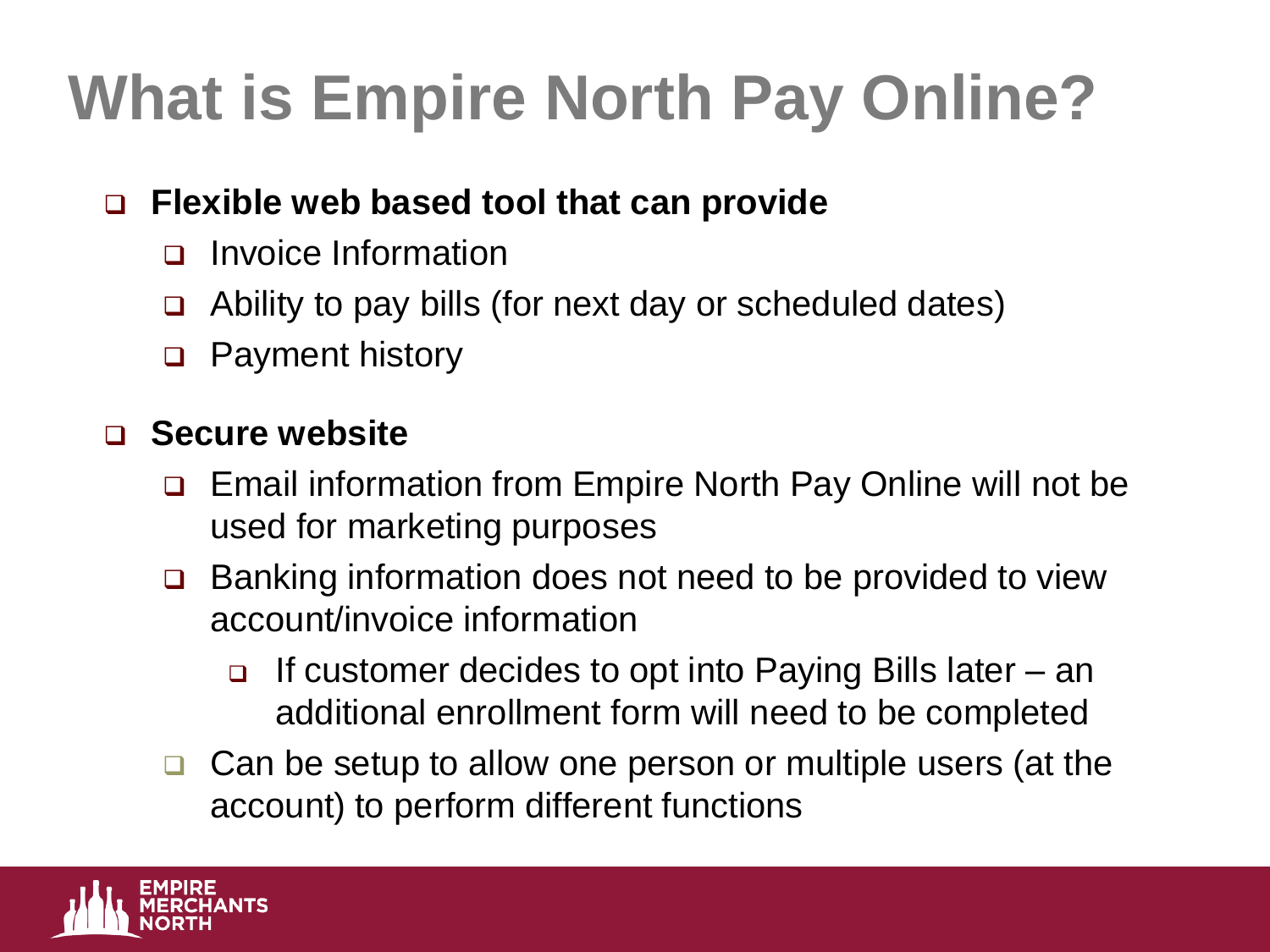# **Why Should I use Empire North's Pay Online?**

#### ❑ **Convenience**

- ❑ Just requires internet access
- ❑ Easy to research invoice and payment history
- ❑ See what you owe and when it is due
- ❑ Self Service

#### ❑ **Speed**

- ❑ No last minute overnight mail!
- ❑ Schedule multiple payments at one time

### ❑ **Simplicity**

❑ Straight forward to use

#### ❑ **Value**

❑ A lot of functionality with no extra cost

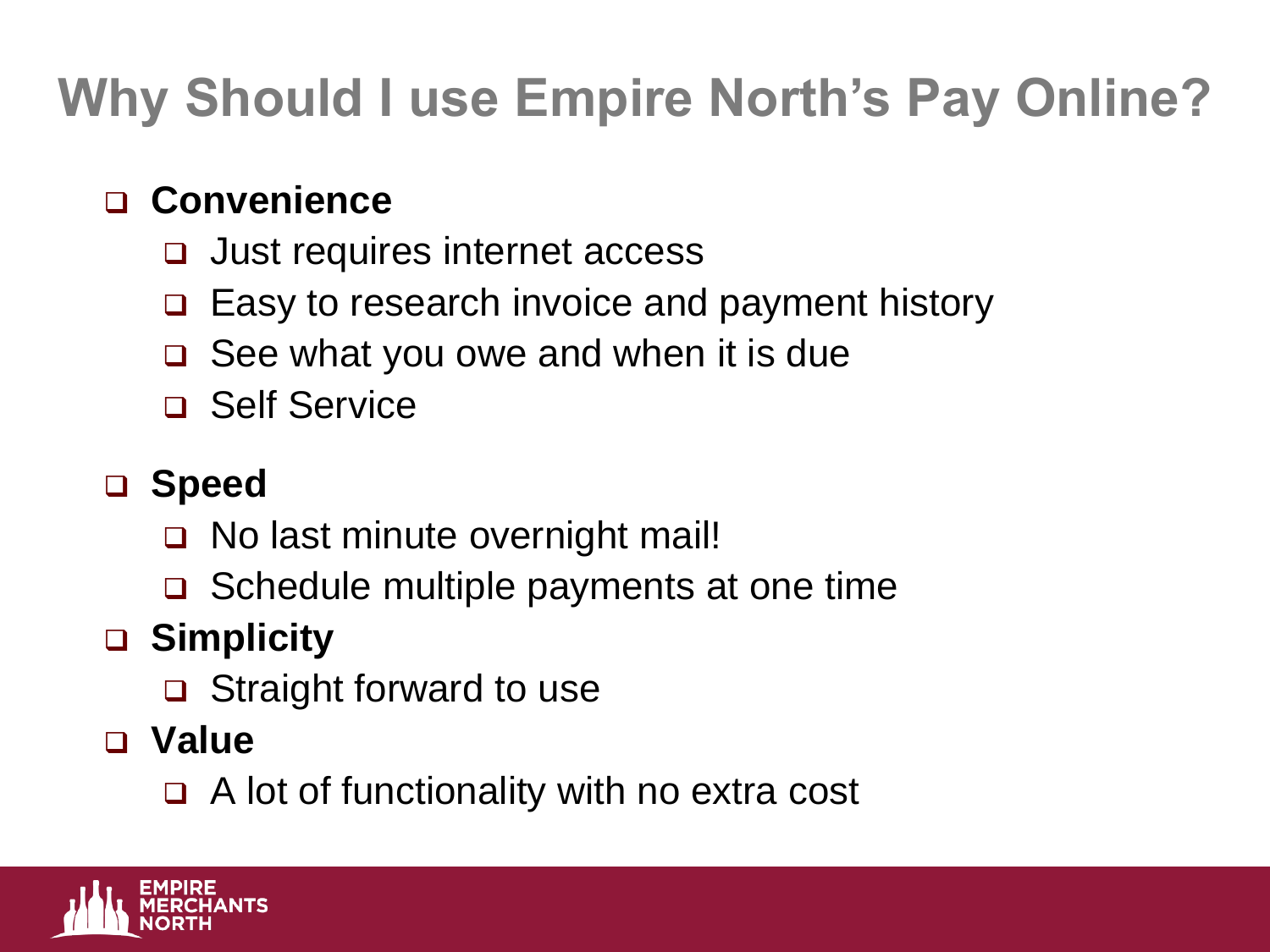### **What does Empire North's Pay Online provide?**

#### ❑ **View Account Information:**

- ❑ See what I owe and when it is due
- ❑ See open invoices and credits
- ❑ Review payment history
- ❑ Details of open invoices

#### ❑ **Pay bills:**

- ❑ Pay open invoice, apply credits
- ❑ Schedule future payments
- ❑ Schedule auto payments
- ❑ Make on account payments
- ❑ Signed ACH and Enrollment Forms must be submitted

**You can register to view your account information online without providing banking information**

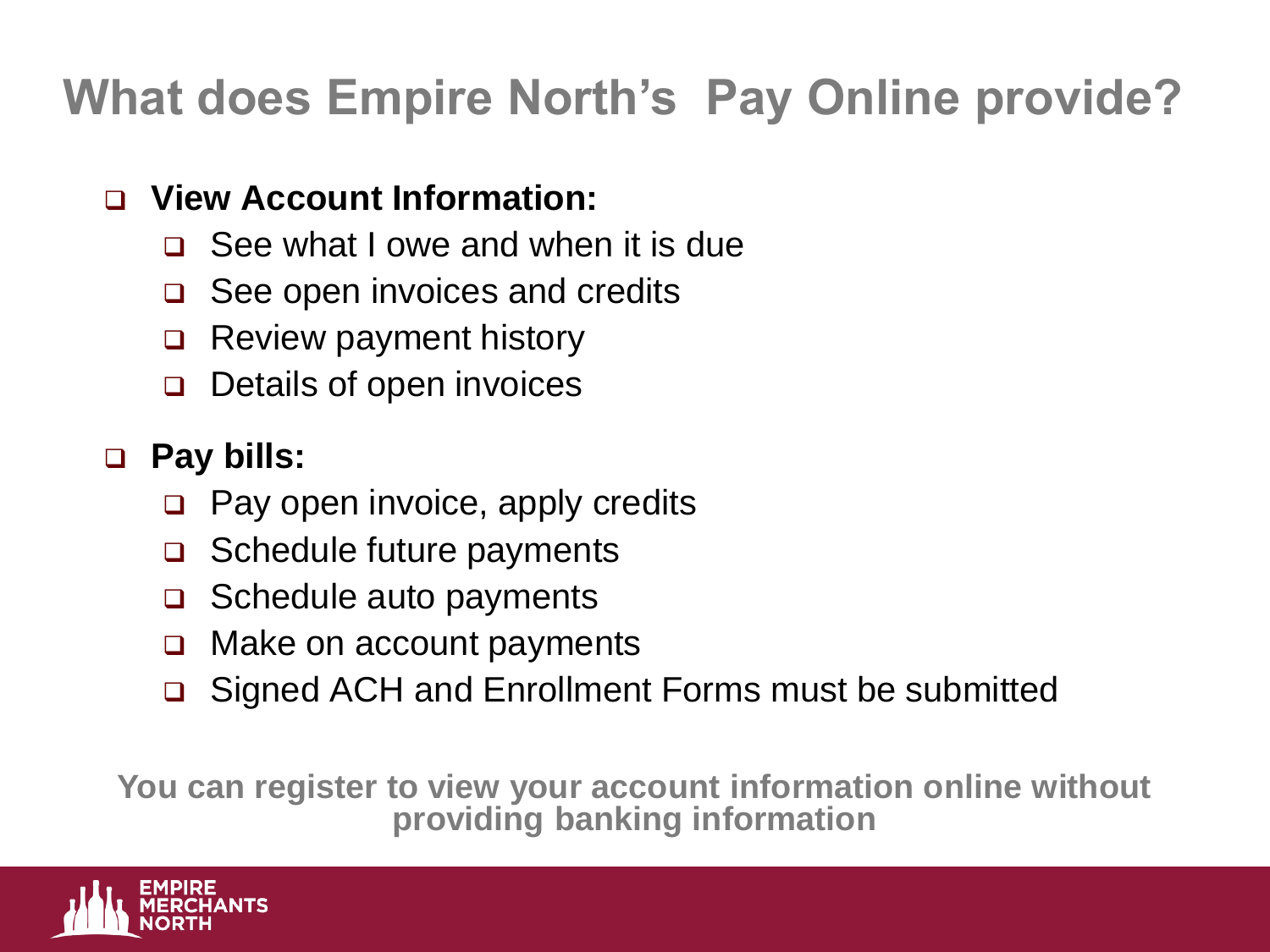# **Empire North's Online Homepage**

#### "Pay Online" can be accessed from www.empirenorth.com



|                                                                                           | <b>WELCOME TO THE ONLINE BILL PAYMENT CENTER</b> |
|-------------------------------------------------------------------------------------------|--------------------------------------------------|
| View and pay your bill online.<br>· Fast, Secure and Convenient                           |                                                  |
| • Easy to Set-up, Easy to Use<br>• 24-Hour Account Access                                 |                                                  |
|                                                                                           |                                                  |
|                                                                                           |                                                  |
| Sign On                                                                                   | Enroll                                           |
| Enrolled users enjoy the                                                                  | Enrollment is fast and easy.                     |
| billing information.                                                                      | to get started.                                  |
|                                                                                           |                                                  |
| In order to view statements and documents, Adobe Acrobat Reader 5.0 or above is required. |                                                  |
|                                                                                           |                                                  |
| benefits of secure access to                                                              | Just have your most recent bill                  |

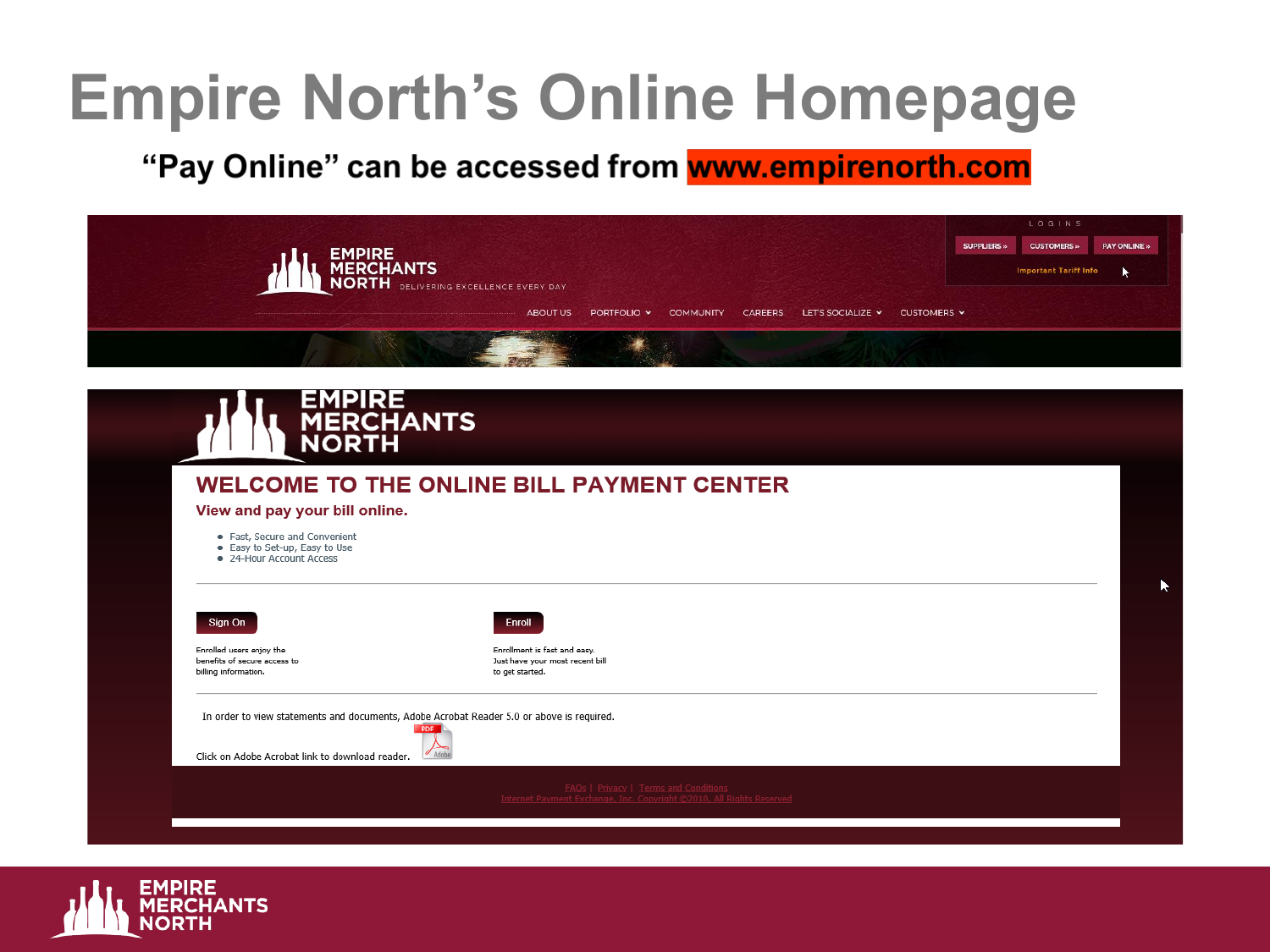### **Invoices can be paid by calling Customer AR**



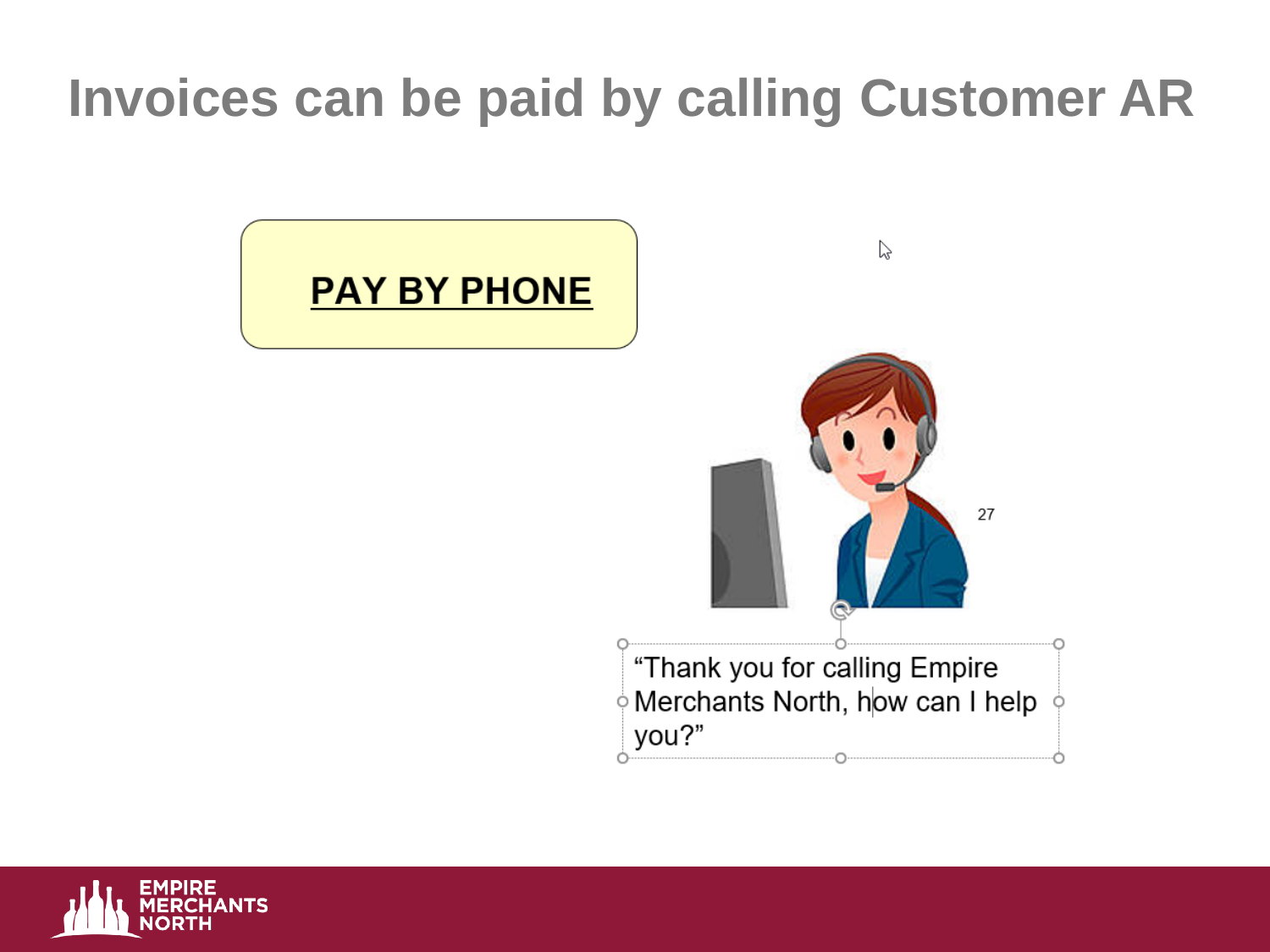# **Pay by Phone**

❑ **Allows Customers to pay their invoices over the phone**

- ❑ Call the Customer Accounts Receivable (AR) Dept. at 1-800-724-3960 ext. 3
- ❑ Customer can instruct the Customer AR rep to make a payment for the same day or to schedule a future payment
- ❑ Can pay invoices as well as make on account payments

#### ❑ **Secure process**

- ❑ Banking information needs to be provided
- ❑ Inbound phone calls are recorded to document transaction
- ❑ Customer's PIN Code will need to be provided to validate identity
- ❑ Customer must have a signed ACH enrollment form on file

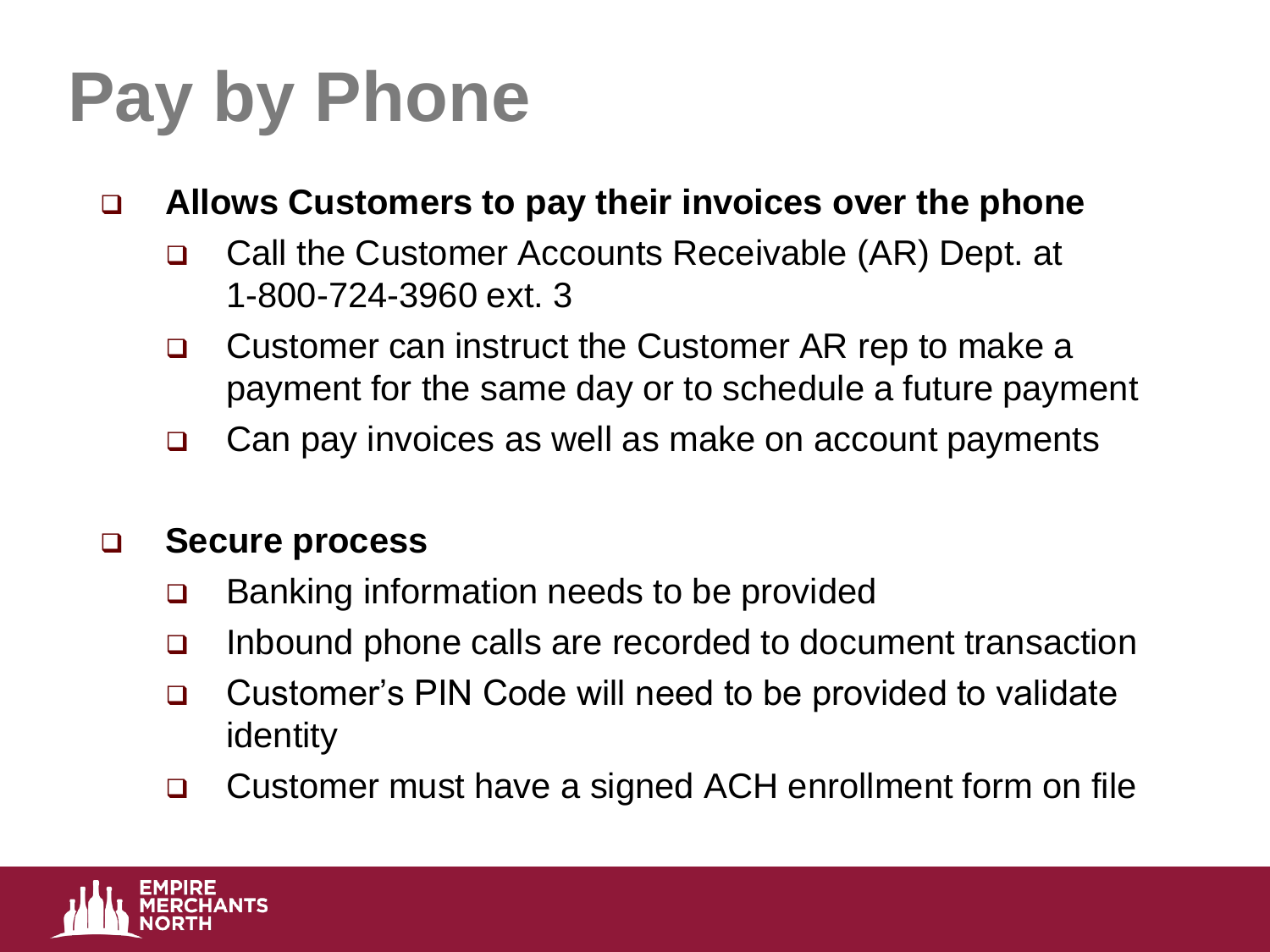# **Benefits of "pay by phone"**

#### ❑ **All the same benefits of Empire North's "Pay Online"**

- Convenience
- Easy to use
- No need for sales reps to pick up check
- No last-minute overnight mail
- Can schedule payments
- Self Service

#### ❑ **Retailers can pay invoices as needed over the phone up to 5:00pm**

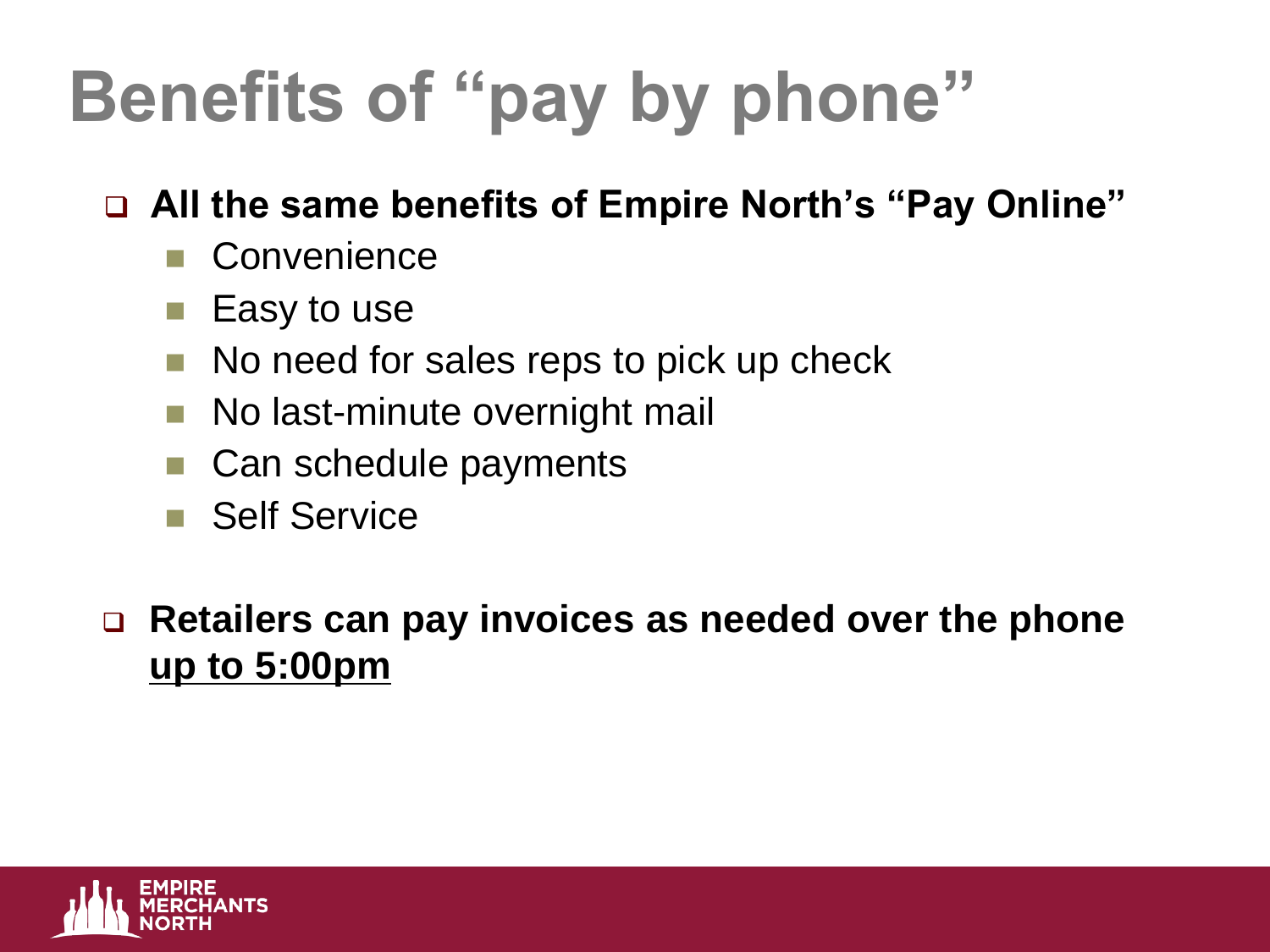# **Payment Methods at Empire Merchants North**

- ❑ **Payments can be received via US Mail, overnight services, courier, directly from Sales Representatives or Drivers and electronically via Empire North Pay Online system:** 
	- $\checkmark$  Empire North's Online website
	- $\checkmark$  Pay by Phone
	- ✓ Corporate Check
	- ✓ Bank Check
	- ✓ Money Order
- ❑ **All payments must have the same name as their liquor license. Third party payments are not accepted.**

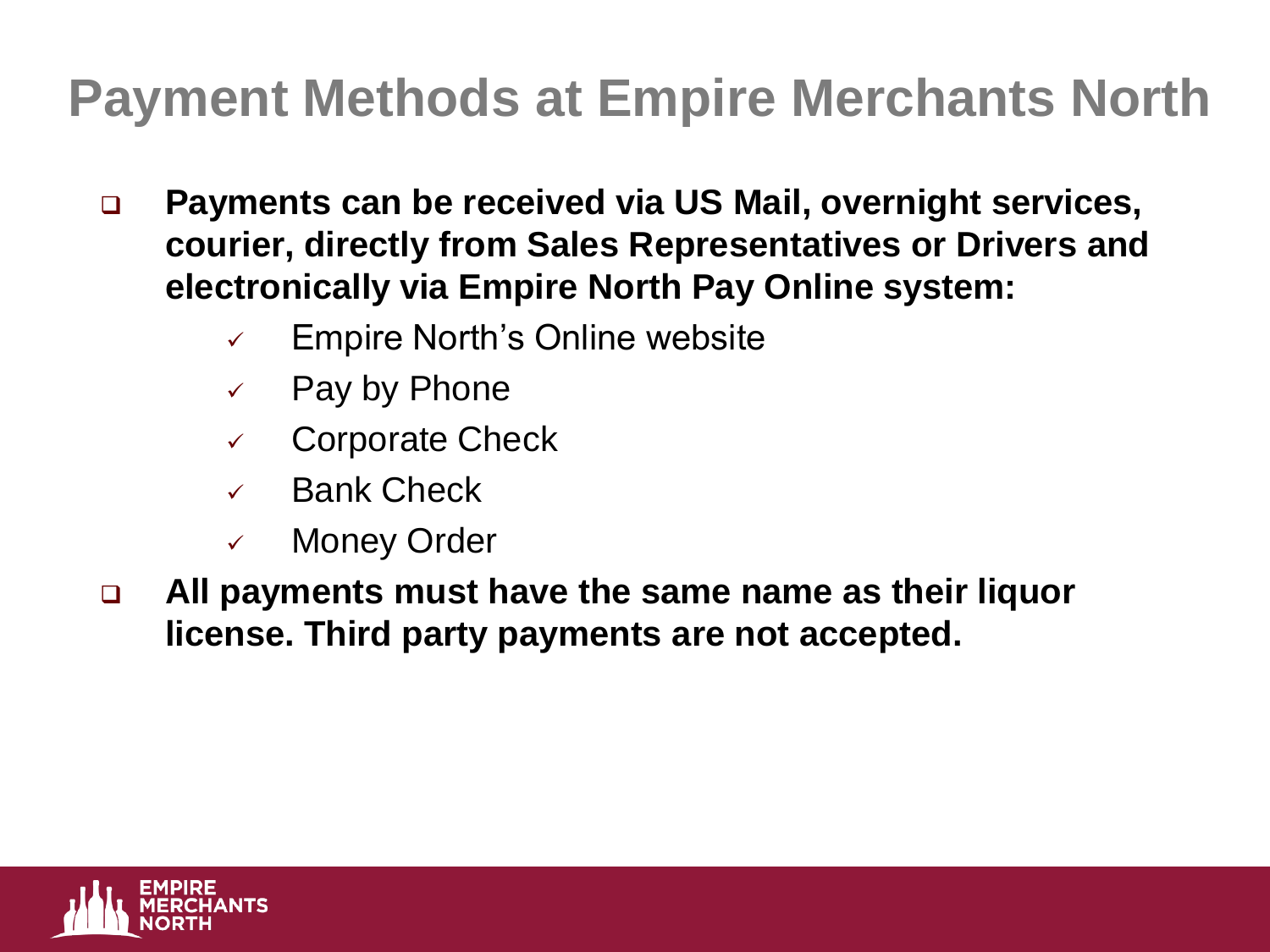# **NYSLA – Default Reporting**

- ❑ It is the responsibility of the Customer AR Department to comply with **New York State Liquor Authority (NYSLA)** regulations.
- ❑ Customers will be reported to NYSLA under the following conditions:
	- ◼ Payment is not received for the invoice amount and delivery fees from any Customer according to the NYSLA credit calendar schedule. The type of reports issued are:
		- Delinquent report
		- **Example 1** Report in Dispute
	- Check/Electronic payment is returned unpaid.
		- Returned check will be subject to a \$30 fee
- ❑ Published interest and service charges will continue to be assessed on all delinquent balances.

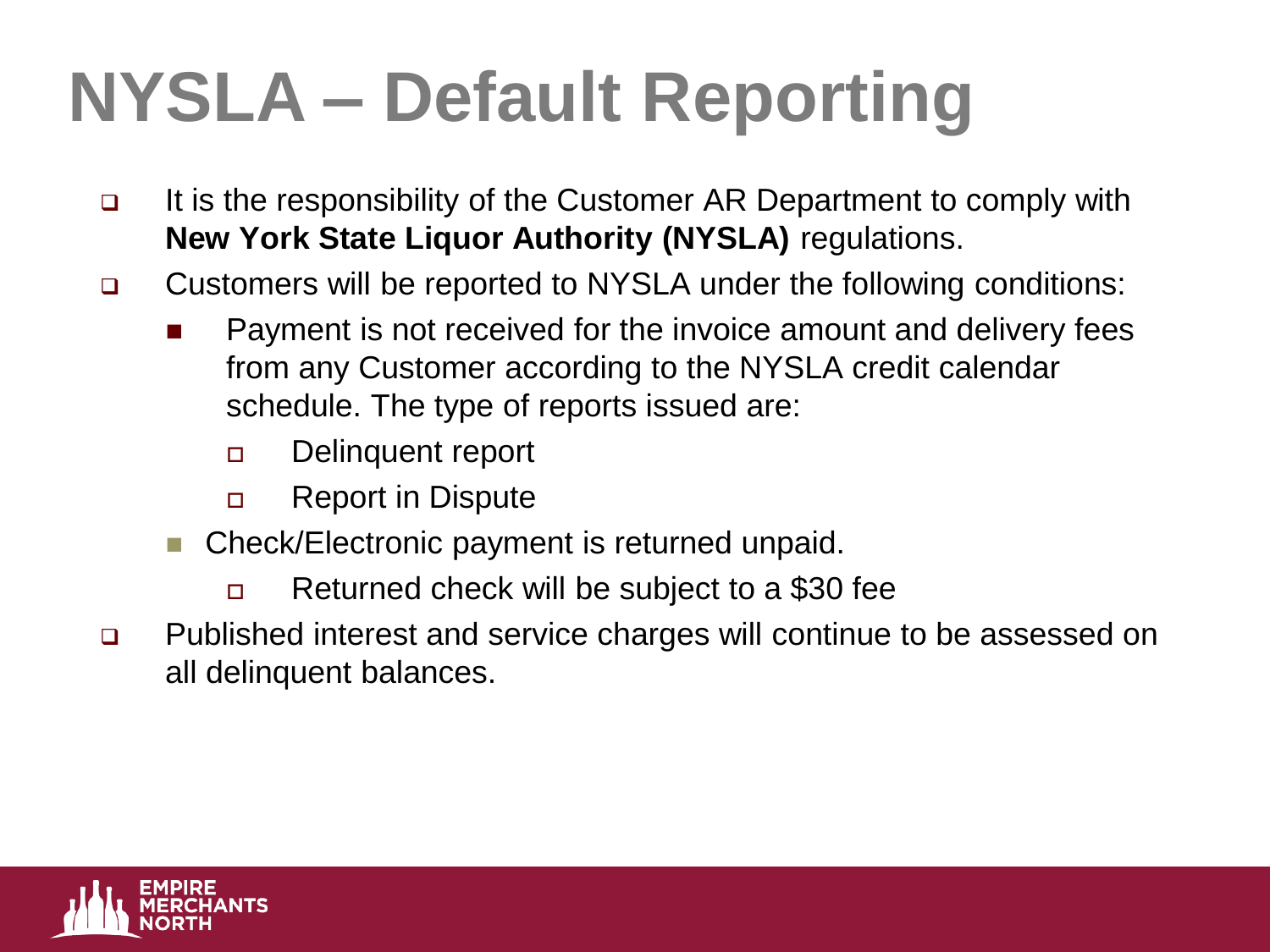# **NYSLA – Default Reporting (Continued)**

#### ❑ *If payment for an invoice is not received by the due date*:

- Customer will be reported to the NYSLA as "Delinguent" as specified by the SLA.
- Customer is put on COD credit status.
- Payments for COD invoices must be received on the date the goods are delivered.

#### ❑ *If payment is received but a small balance remains unpaid:*

- Customer will automatically be considered "In Dispute".
- The Customer credit status will remain unchanged.
- $\blacksquare$  If the disputed amount is not resolved within 7 calendar days of the delivery date, the Customer will be reported as "Delinquent".

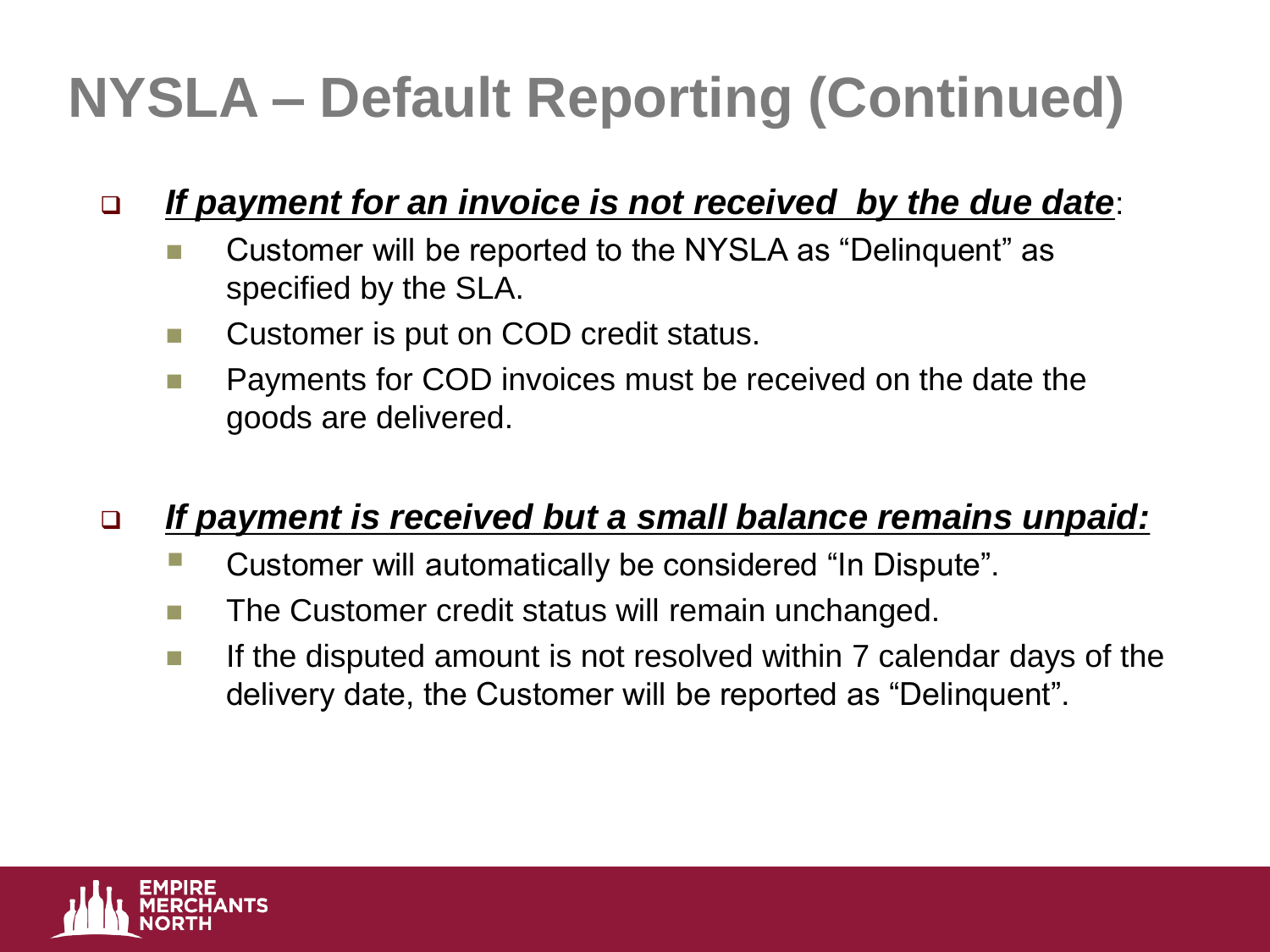# **SLA – Issuing Default Notices**

#### **Issuing Notices of Payment (on default balance) to NYSLA**

- ❑ Payment is received for outstanding merchandise defaults, previously reported to the NYSLA.
- ❑ Notification is sent to the NYSLA informing them of payment.
- ❑ The NYSLA releases the Customer from default status when all of their outstanding reports (with all wholesalers) have been satisfied.
- ❑ Customer may then be considered for a change to Open Terms status.
- ❑ If the Customer status is COD and not listed in default by the NYSLA, the Customer can request to be placed on Open Terms status, however credit decisions will be made on a case by case basis by the Credit Department.

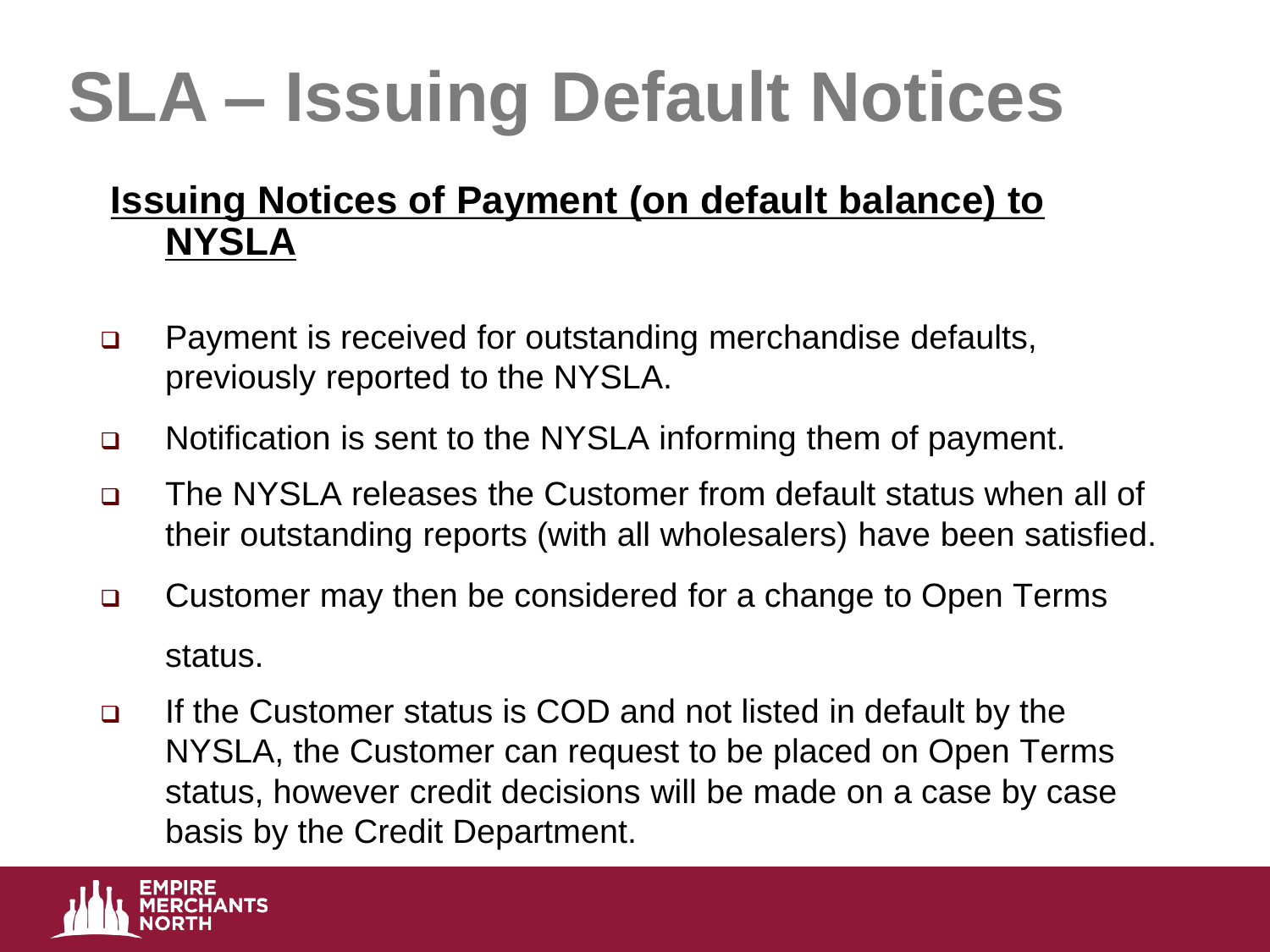# **SLA Default Email Notification Program**

#### **SLA Advisory allows Retailers to receive email Default Notifications**

- ❑ The email notification service is completely voluntary.
	- $\checkmark$  Customers may opt out and the Notice of Default will be sent via US Mail within 24 hours of the delinquency reporting.
- ❑ Customers who have signed up will receive two separate emails:
	- ✓ **1 st Notice Invoices due to be reported to the SLA on or before the final payment date**.
	- ✓ **2 nd Notice Notice of Default on the same day the Customer is reported "Delinquent" with SLA on its website.**
- ❑ Customers who participate in the email notification service will receive email notification in lieu of US Mail.

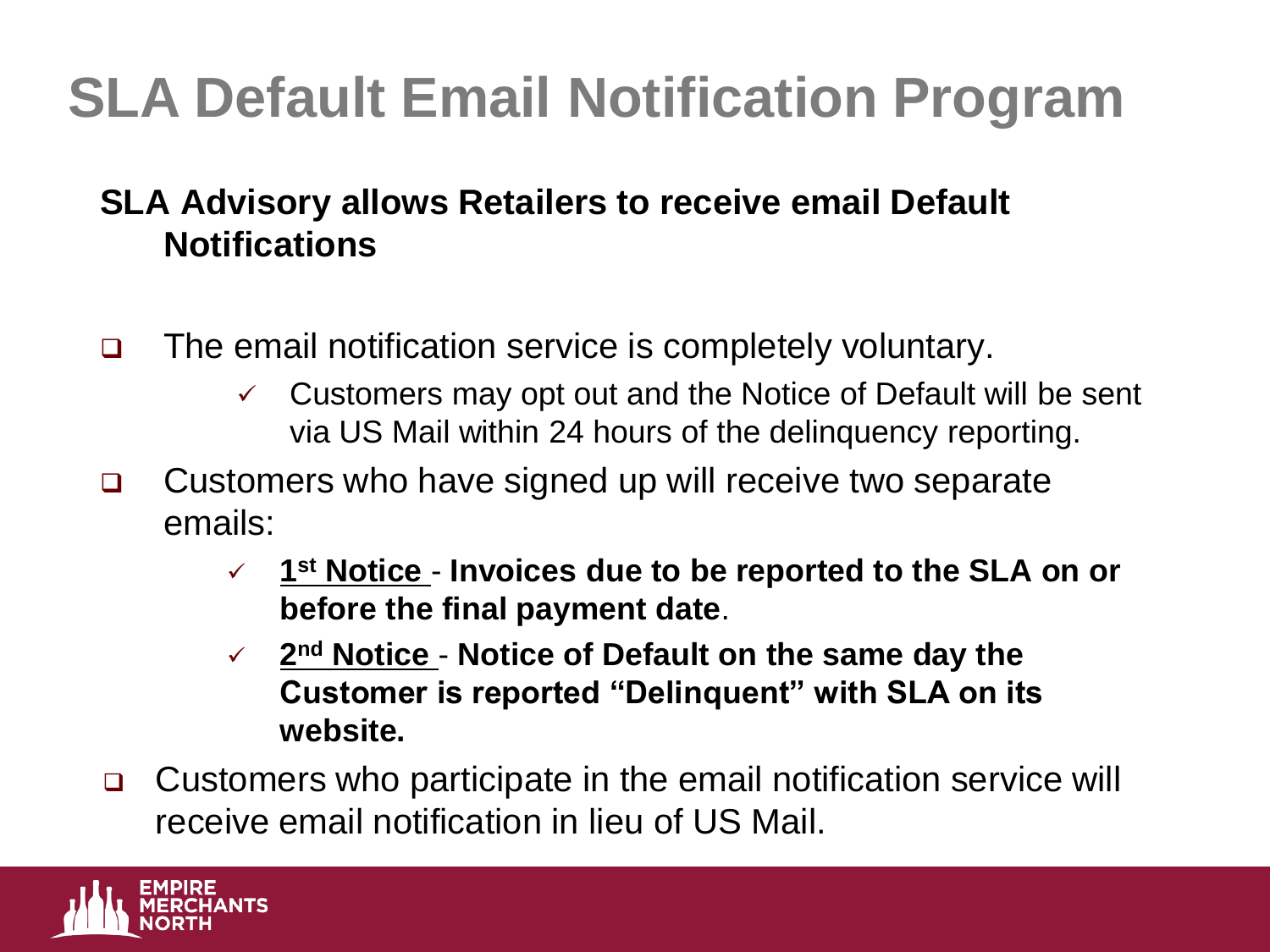### **SLA Default Email Notification Program Benefits**

- ❑ Customers must complete the required enrollment form to sign up for SLA Default Email Notification program. This form can be located at www.empirenorth.com.
- ❑ Customers will be notified of invoices coming due **(1st Notice)**.
- ❑ Customers can then follow-up with their Sales Representative or the Customer AR Department if there are issues or questions.
- ❑ Customers will be notified the day they are reported by Empire Merchants North with the default amount - **(2nd Notice).**
- ❑ Combined with Empire North Pay Online system, a Customer has a powerful way to resolve a delinquent SLA status quickly and efficiently.

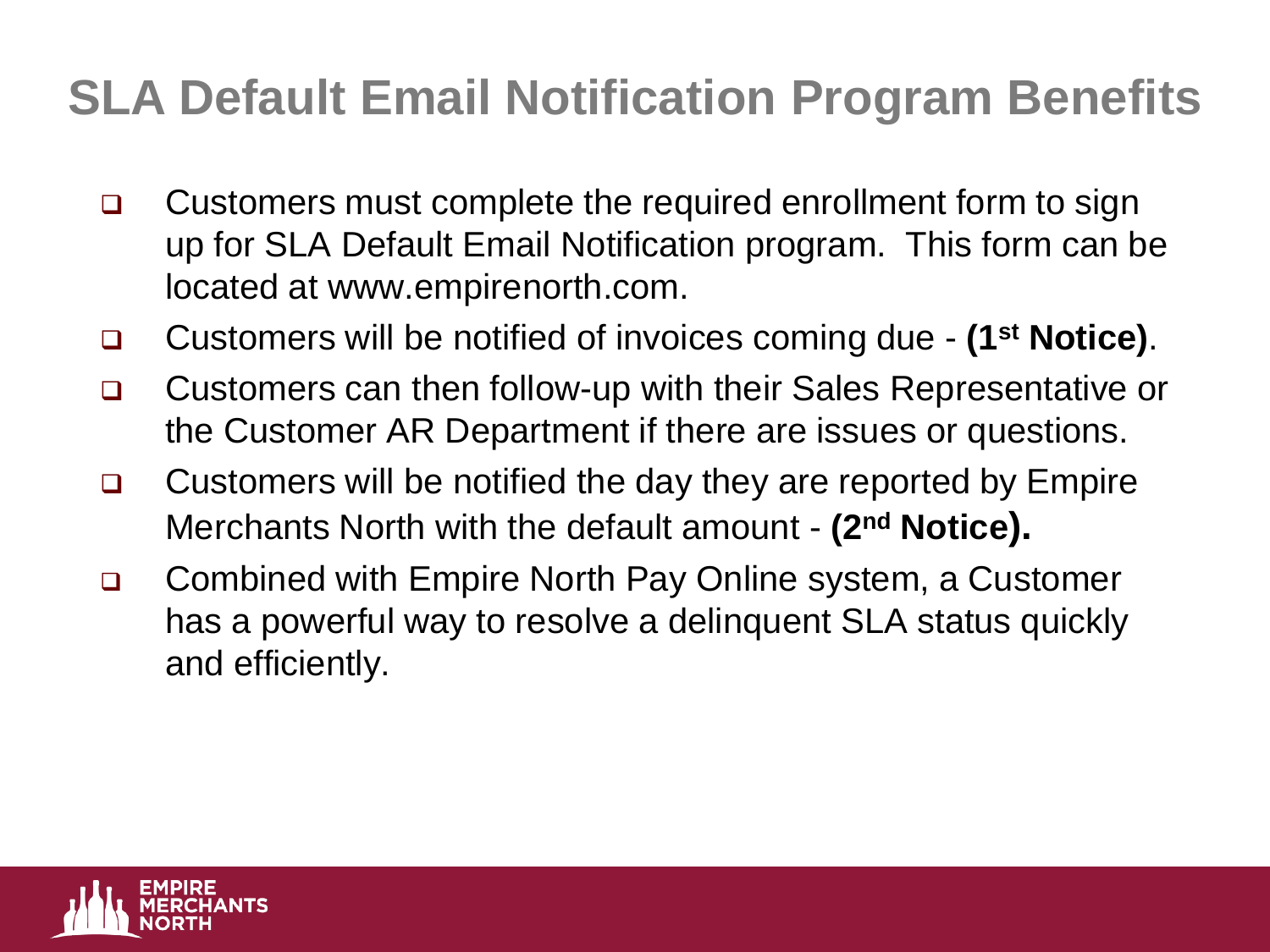# **Establishing Customer Credit Terms**

- ❑ Customer credit terms are set when a Credit Application is submitted and approved by Customer AR Management.
- ❑ New On and Off Premise Customers requesting credit terms must fill out the New Account Application and an Empire North Personal Guaranty in the *exact legal business entity as registered with the NY Department of State* and archived on its website.
- ❑ *The Personal Guarantor must be named on the NYSLA license.*
	- An Empire North Credit Application is required for all new accounts.
	- A credit report will be run on the individual(s) who signs the Personal Guaranty as they are taking responsibility for payment to Empire North. Upon receipt of a signed form that provides approval to Empire North to request a credit report, the credit report will be run.
	- This credit report will help determine credit status.
	- All credit information will be kept strictly confidential.
	- Accounts that refuse to provide a Personal Guaranty will be placed on COD for all deliveries.

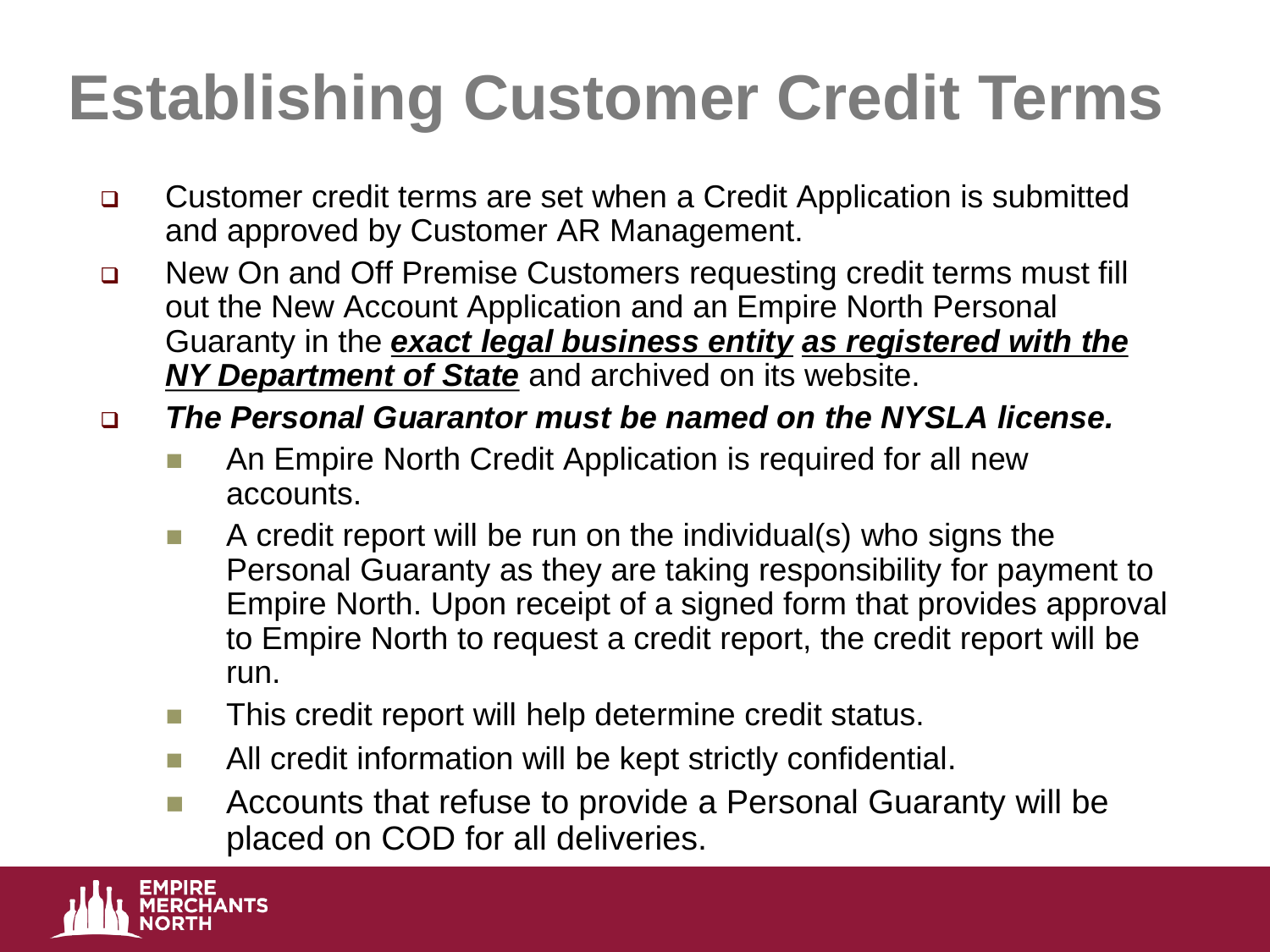### **Establishing Customer Credit Terms (Continued)**

- ❑ *On-Premise Customers only owned by the same individual*  may submit an "Also Owns" form to help establish Open Terms credit.
	- The "Also Owns" form shows the Customers that are owned by the same individual, and that they are all to be taken into consideration when determining credit status and/or credit limit.
	- $\checkmark$  Customers listed on the "Also Owns" form may, from date form is submitted, be considered linked for credit purposes, but obtaining individual Personal Guarantees for each entity is best practice.
- ❑ Personal Guaranty and "Also Owns" forms can be obtained by calling the Customer AR Department at 1-800-724-3960 ext. 3 or by going online to www.empirenorth.com.
- ❑ Personal Guarantees must be filled out completely and accurately, using the *exact legal entity as registered with the NY Department of State* - the original document must be signed and returned to the Credit Department.

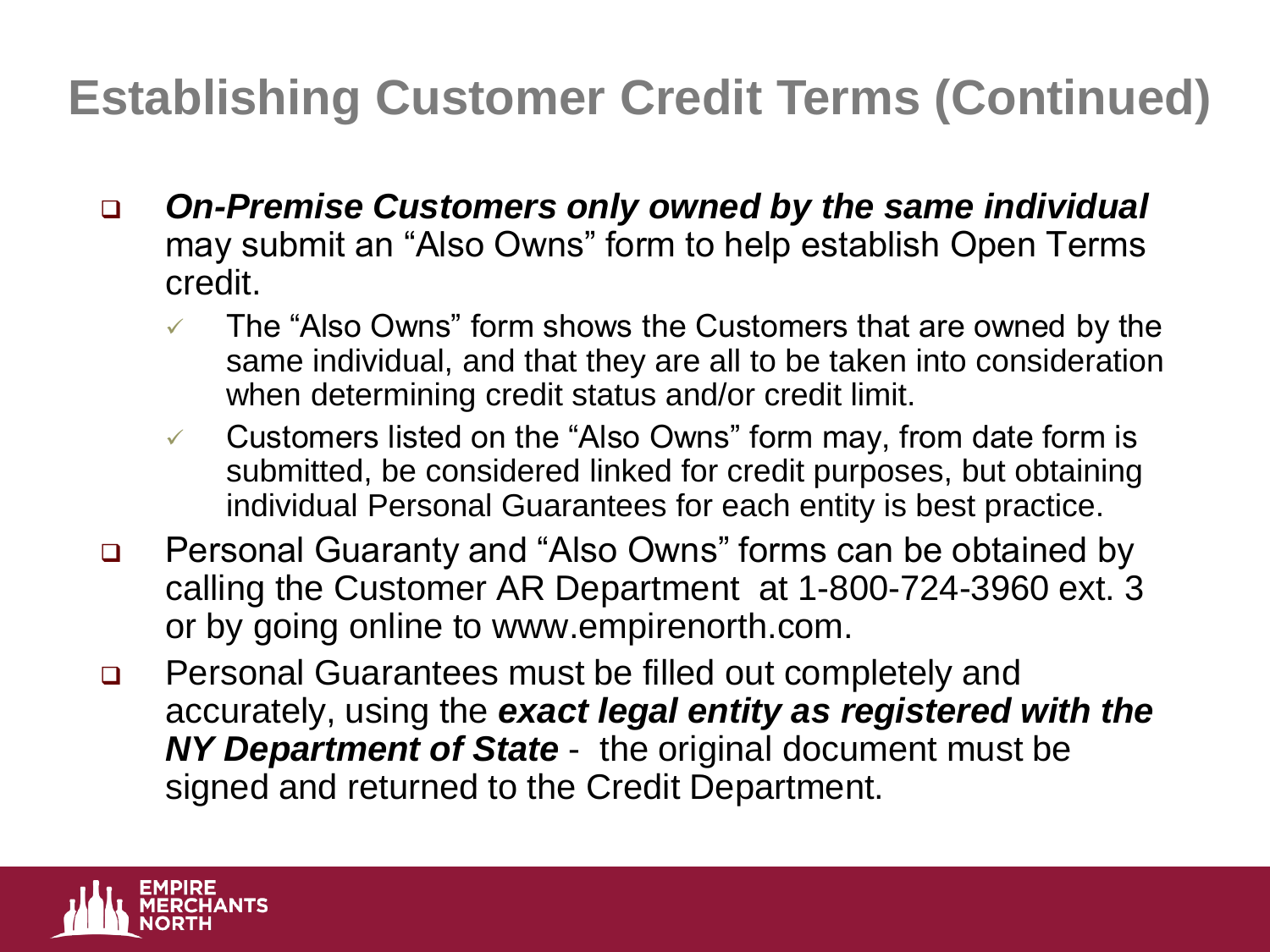# **Requesting Customer Credit Status Changes**

#### **Requesting Credit Status Change to Open Terms**

- The Customer AR department reviews the SLA Delinquent list daily
- If a Customer is not reported "Delinquent" on the SLA website, has no open CODs outstanding, and is deemed credit worthy by Credit Management, the credit status may be changed to Open Terms based upon Credit Management review.
- Ultimately the decision to put an account on Open Terms is *determined by Credit Management*

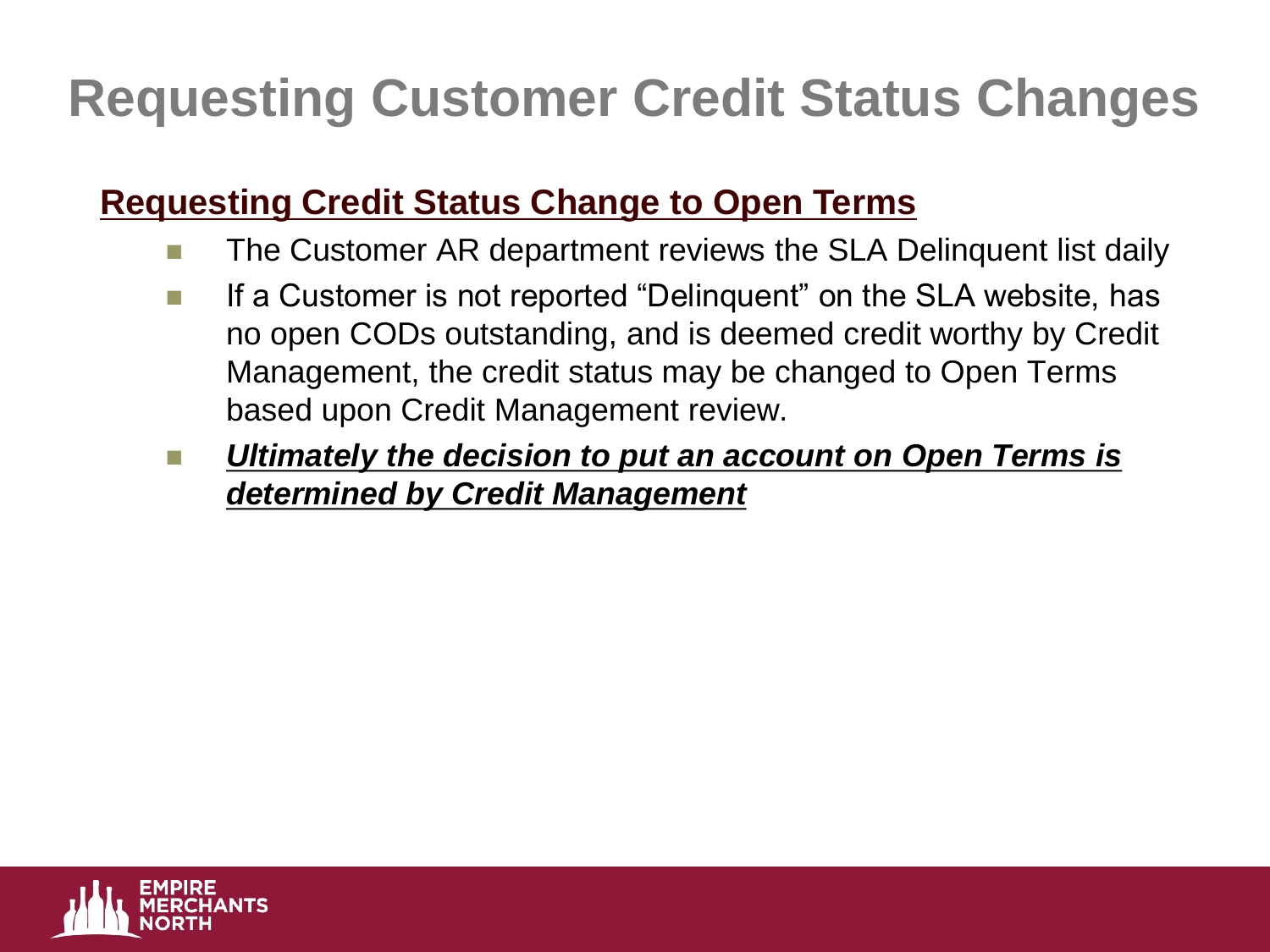**Requesting Customer Credit Status Changes (Continued)**

#### **Requesting Credit Status Change to Open Terms**

- Even if a Customer does not appear "Delinquent" with SLA, Open Terms credit status is not guaranteed.
- In order to remove Customers from "Delinquent" status with the SLA in a timely manner, Empire North requires all contact with NYSLA to go through the Customer AR Department
- If a solicitor wishes to check on a default filing, it should be directed through the Customer AR Department.
- Solicitors should not contact SLA directly.

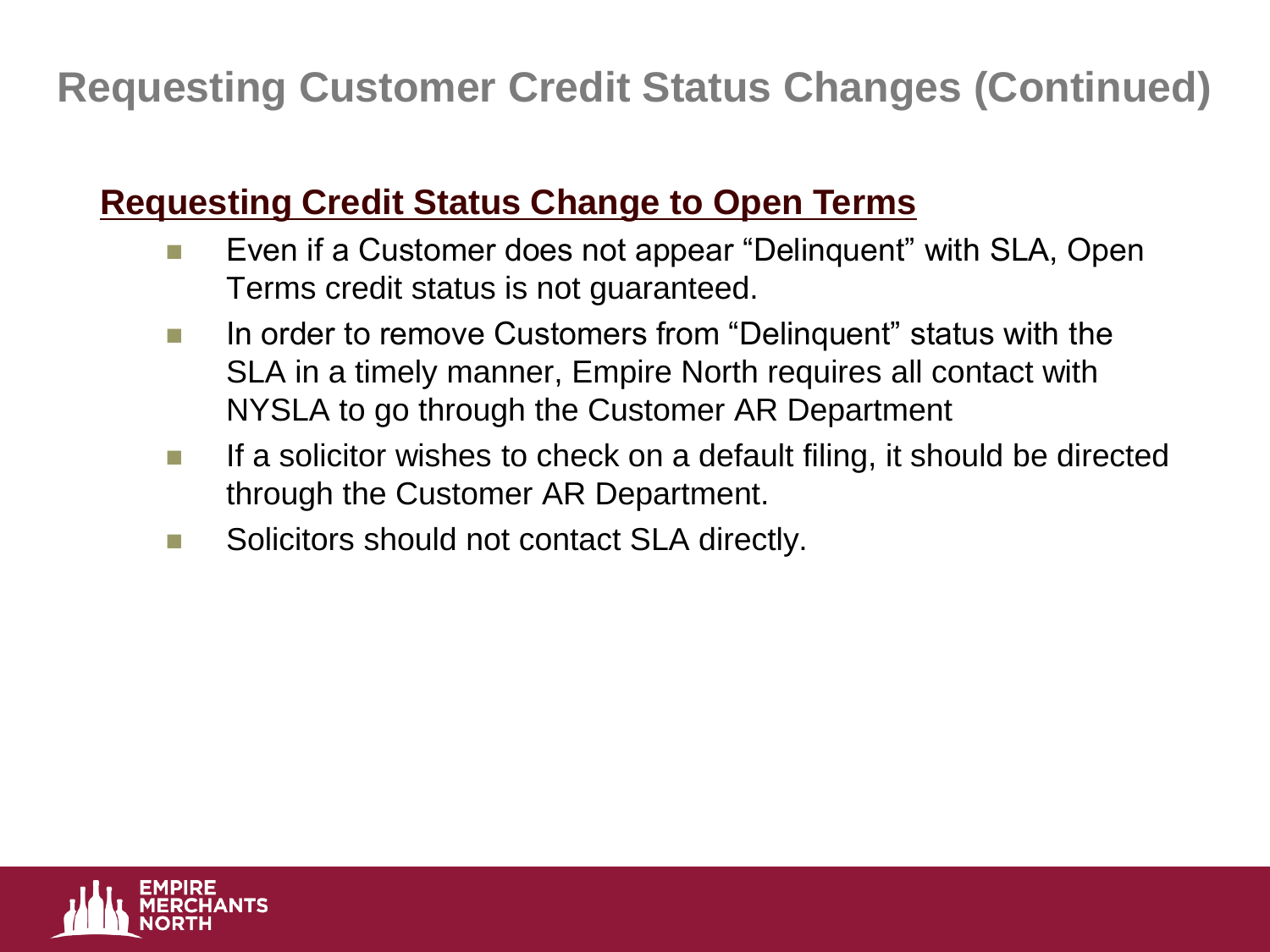# **COD Status and Collections**

- ❑ Releasing COD: Money Order/Certified/Bank Check orders
- ❑ Requesting a COD: Money Order/Certified/Bank Check to COD status change
- ❑ Placing Customers with Outside Collection Agency

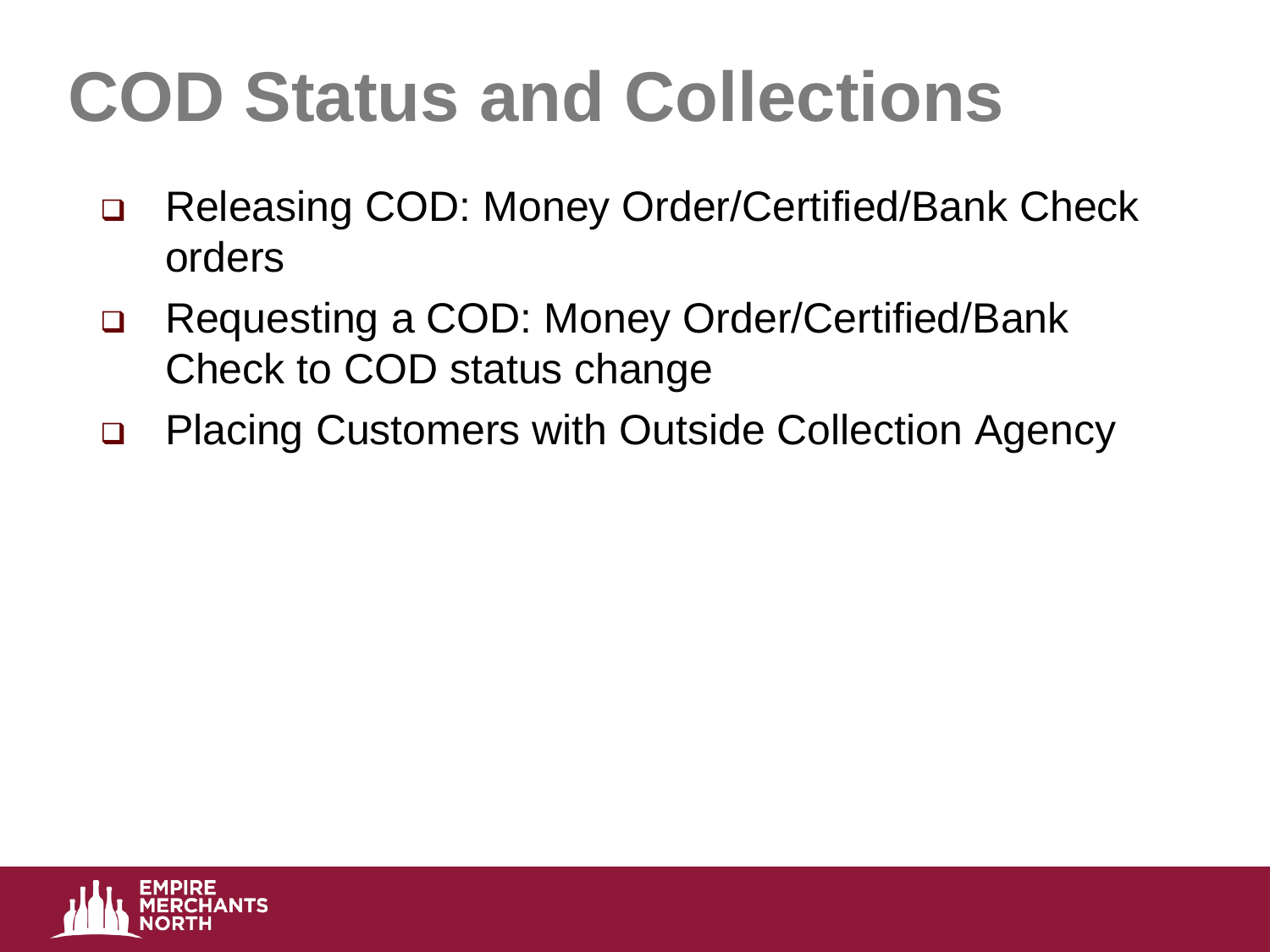### **COD - Releasing Money Order/Certified Check Orders**

- ❑ Sales Representative or Driver must have in hand, a certified/bank check or money order in the amount of the order.
	- **The Customer AR department does not accept cash.**
	- **Cash payments are not accepted by any department at** *Empire Merchants North*.

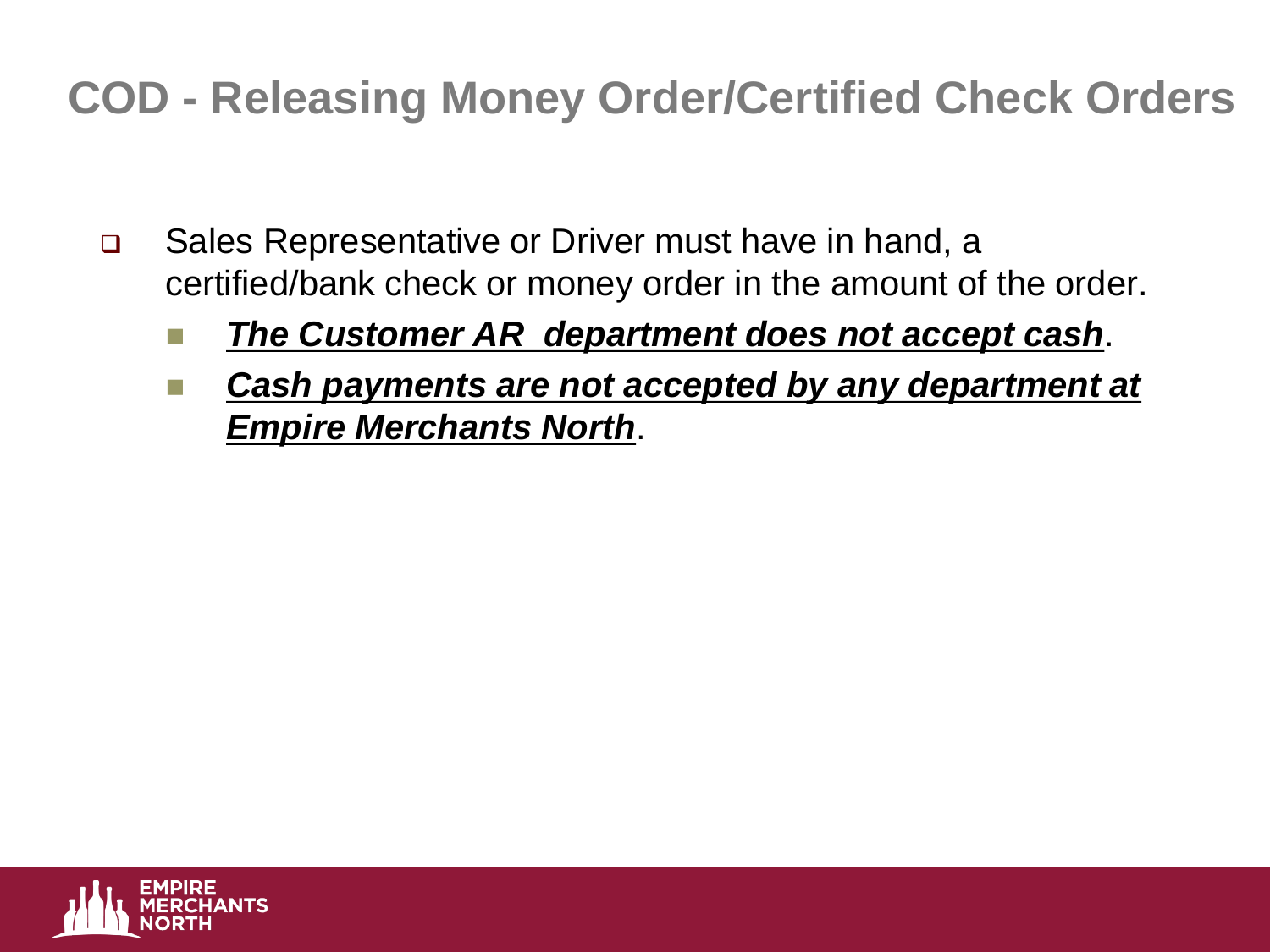### **Requesting COD: Money Order/Certified Check to COD**

- ❑ The decision to change COD Money Order/Certified/Bank Check terms to any other terms is determined by the Customer AR Department.
- ❑ *All open COD: Money Order/Certified Check orders must be paid in full to be considered for a credit status change***.**
- ❑ If payment is not received on day of delivery, product will not be delivered
- ❑ If a Customer is constantly late paying CODs, bounces too many checks or is otherwise deemed unworthy of COD, the credit status **may remain COD: Money Order/Certified Check.**